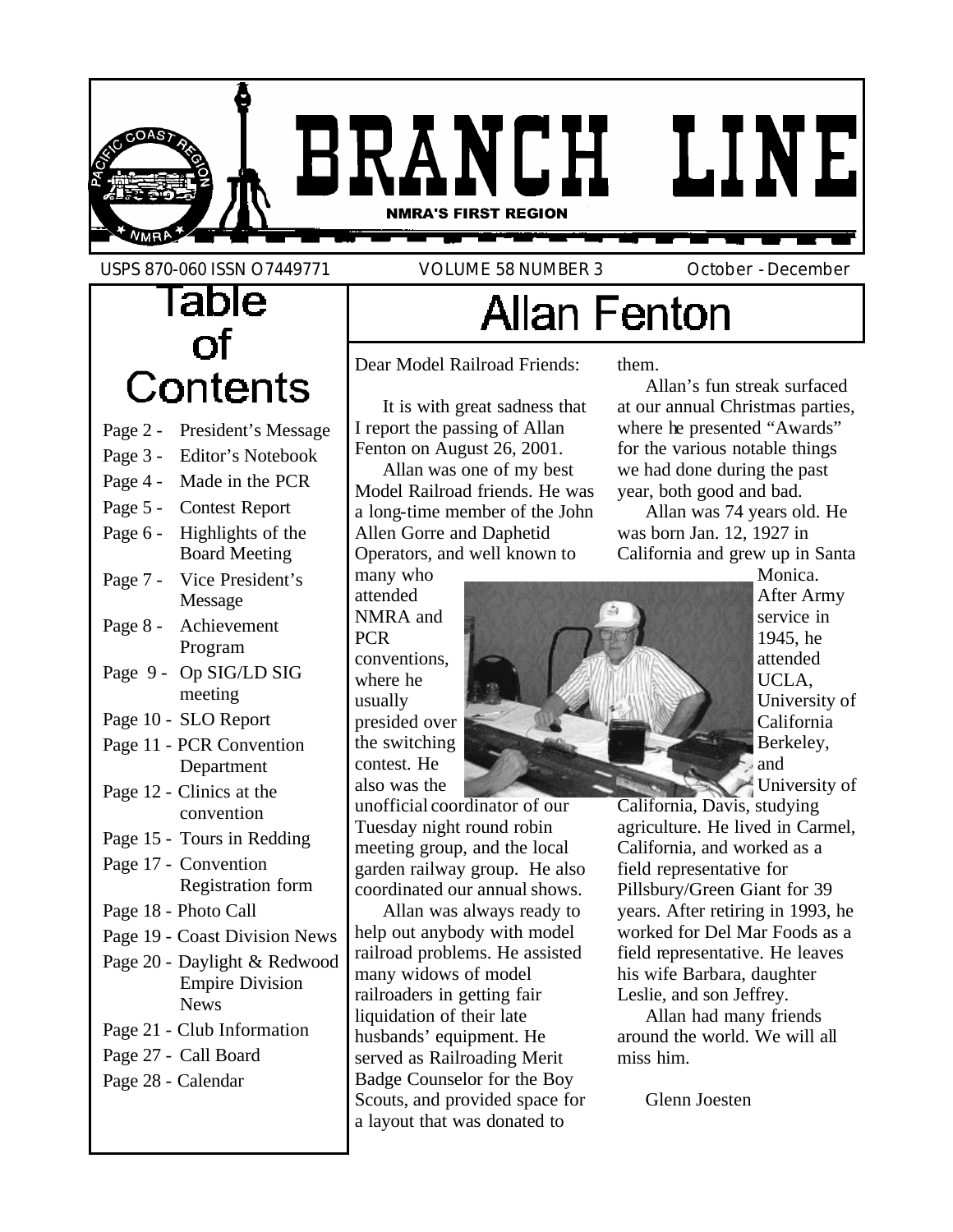## President's Message

Ray deBlieck

So, finally a Branchline has arrived in your mailbox. We have been looking for a new editor for some time and now we have a volunteer. And he's jumping in with both feet. Bill Kaufman, has agreed to do two issues and then reassess the situation. I love Bill's energy, enthusiasm and his willingness to not only do a couple of issues, but to start right off looking at ways to improve our newsletter. Those of you that know Bill, realize that is just typical Bill.

The plan is to have this issue in people's hands soon after February 1. Then follow that with another issue sometime in March. Hopefully by summer, we can get caught up. An open request to everyone who submits items for publication, please contact Bill for his deadlines, and adhere to them. Bill's philosophy is that missed deadlines are missed items. It is vital that if we want to catch up to our publication schedule we must receive all items when needed. Bill will be working on a strict schedule and cooperation will be greatly appreciated.

One of Bill's stated goals is to see the Branchline become a more fun publication. Unfortunately, there are several serious organizational issues we need to deal with right now. So, I will try to minimize the spoiling of Bill's plans.

The midyear BOD report and minutes are included elsewhere in this issue. Beyond that I am preparing for the NMRA midyear Board of Trustees meeting scheduled for the last weekend in February in Phoenix. Having never been to Phoenix, I am looking forward to visiting. Looking forward to the meeting is another matter. I will get a complete report on the meeting in the next issue of the Branchline. Among the items that will be dealt with are home office and financial recovery.

Due to several personnel changes at HQ in Chattanooga, there has been an almost complete reorganization of office staff. Executive VP, John Roberts has advised that we are nearly staffed, and that things are shaping up nicely.

As for money, NMRA has suffered significant shortfalls over the past couple of years. Recovery has involved many people. Treasurer Tom Draper has issued a final fiscal year 2002 balanced budget. As the real proof is in performance, we are awaiting financial reports on current year-to-date to see how well we are following that budget. Reports have been slow in coming. This is primarily due to office procedures that were neither well implemented nor followed. Tom Draper, John Roberts and President Allen Pollock have been working tirelessly to resolve procedures in HQ. Problems have been identified, and necessary changes made.

An additional concern is the fallout from the September dues increase. Preliminary reports from the Treasurer indicate that year-to-date membership has dropped very little. PCR data is not quite so encouraging. I will provide more data on this after the midyear BOT meeting. Other items we will discuss include basic membership classifications, BOT reorganization as part of the Long Range Plan, which is now moving into the implementation stage, and the Bulletin. These are areas in which I would be interested in getting feedback from the membership.

NMRA has been in existence for 67 years. For the past 58 years we have had regions. Throughout that time, members have always had to join NMRA, regions, and in some cases divisions in separate transactions. There is a feeling on the part of many Trustees that we need to change that. The belief is that all members should be able to in one transaction join all membership levels. That by writing a single check, an individual should become a national, regional and divisional member. Then renewal should also be one check, all levels. Now, this belief is far from unanimous. There are some sizable obstacles to overcome. Not all regions charge dues. Not all that do charge dues charge the same amount. In PCR, upon joining the region, you are automatically assigned to a division. PCR divisions do not charge dues. Some divisions in other regions do charge dues. Getting consensus with all 17 regions and about 80 divisions is not going to be easy.

An area that will not see easy agreement is the reorganization of the board. Currently the board consists of 17 Trustees elected by all NMRA members living within the geographical boundaries of each region. The Long Range Plan calls for reducing that to between 5 and 7 members. There are two schools of thought amongst Trustees. Some feel that reducing the board leaves the membership of individual regions disenfranchised or non-represented. Another view (my own included) is that national and regions *(Continued on page 18)*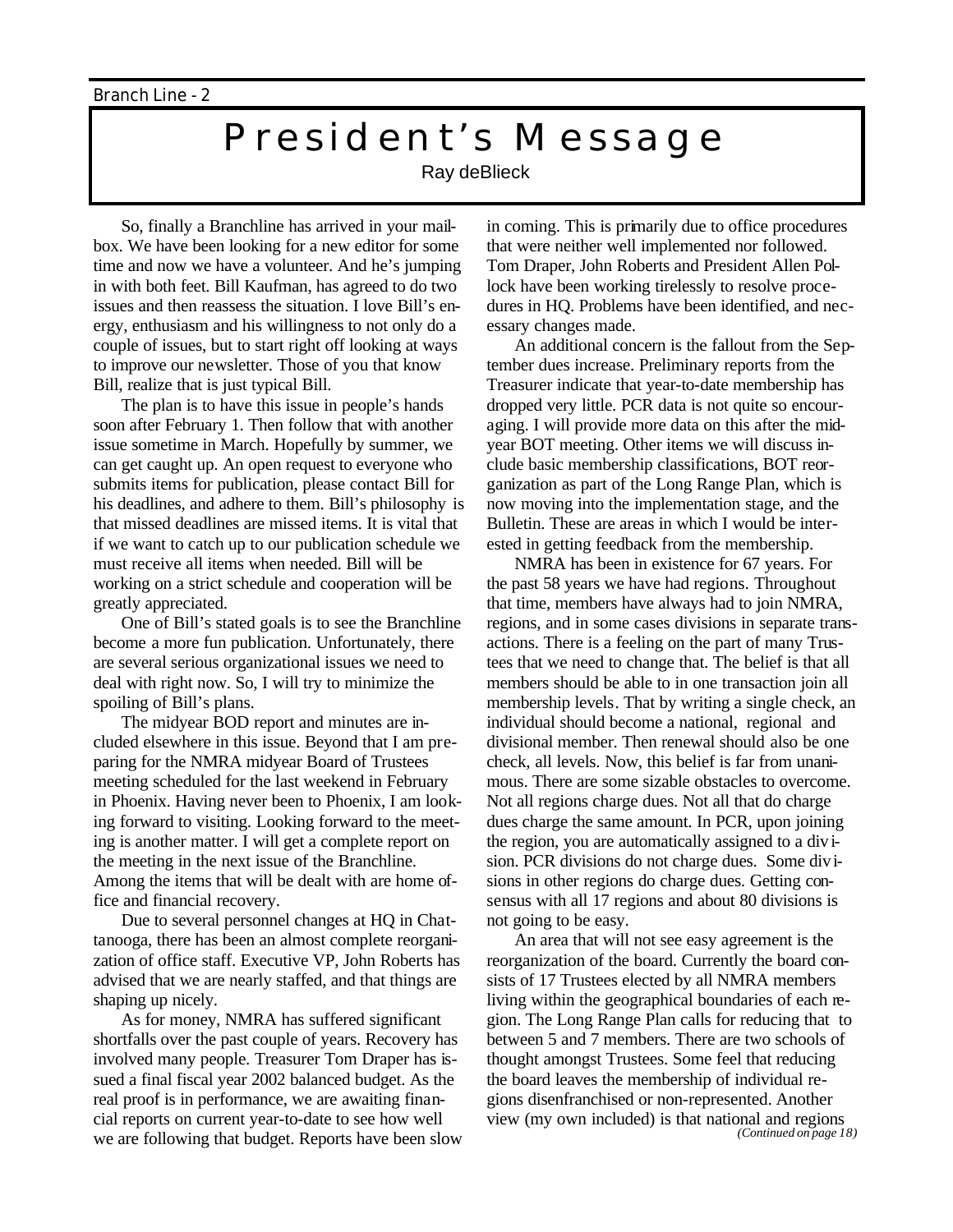## Editors Notebook By Bill Kaufman

(with apologies to Bill Schaumburg)

As a result of a total breakdown in good sense, I have told Ray deBlieck that I will edit the next two issues of Branch Line. After that I will sit down with the Board and discuss if they are happy enough with what I am doing and I am enjoying doing it enough to keep on. We'll let you know.

I come with only two agenda items. First, I was imprinted with the old *Model Railroader* slogan, "Model Railroading Is Fun" at an early age. The hobby is fun and our newsletter should reflect that. Fun comes in many forms. For some, it is the physical fun of building things, of using our skills to make exquisite models, and of learning new skills. For others, it is the intellectual fun of research, of finding out things, or of solving puzzles in operations. For yet others, it is the fun of being and working with, other people in clubs, round robins, committees and conventions. Few of us are paid to model and Branch Line needs to reflect the other satisfactions we get.

The other thing I am on about is how much we need each other. I will never model to a level that will satisfy the "Friends of the Freight Car." I am not even going to try. Even though I stand in the middle of their *(Continued on page 14)*

#### **STATEMENT OF PUBLICATION** The BRANCH LINE (USPS 870060, ISSN 07449771), is issued four times a year in the months of January, April, July and October. Deadline for all materials is the fifteenth of the month preceding publication. No material will be returned unless requested and sufficient postage is provided. Membership in the PCR at \$6.00 includes a subscription to the BRANCH LINE. Separate subscriptions are available at \$4.00 per year. The BRANCH LINE is published by the Pacific Coast Region, 530 Fig Tree Lane, Martinez, CA 94553 Second Class Postage paid at Martinez, Marysville, CA and additional mailing offices. **POSTMASTER:** Send address changes to - BRANCH LINE, 530 Fig Tree Lane, Martinez, CA 94553 All comments about materials contained in the BRANCH LINE should be mailed directly to the Editor, 623 Las Colindas Rd., San Rafael, CA 94903. Inquiries regarding membership application, renewal or change of address should be directed to the Member Services Chairman, 530 Fig Tree Lane, Martinez, CA 94553 The BRANCH LINE is printed by the Morris Family Printers, 727 Rideout Way, Marysville, CA 95901 (530) 742-6930 (3.) Dealers/Vendors/Counter Sales 0 0 (4.) Other Classes mailed through USPS c. Total Paid and/or Request ed 1029 1121 d. Free Distribution by Mail (1) Outside county from Form 3541 72 72<br>
2) In-county from Form 3541 0 0 0 (2) In-county from Form 3541 0 0 (3) Other classes mailed through USPS e. Free Distribution Outside the Mail 0 0 f. Total Free Distribution 79 79<br>g. Total Distribution 1209 1200 g. Total Distribution h. Copies not Distributed 66 75<br>
i. Total 1275 1275 1275 i. Total 1275 1275 Percent Paid and/or Requested Circulation 95.0% 94.0% (1) Average No. Copies Each Issue During Preceding 12 Months (2) Actual No. Copies of Single Issue Published Nearest to Filling Date This Statement of Ownership is required and will be printed in the Oct-Nov-Dec 2001 issue of this publication. Signature and Title of Editor, Publisher, Business Manager, or Owner: Bob Ferguson, Publisher Jan 22, 2002 I certify that all information furnished on this form is true and complete.

Statement of Ownership, Management and Circulation

- 1. Title of Publication: Branch Line
- 2. Publication No. 870-060
- 3. Date of Filing: October 7, 1999
- 4. Frequency of Issue: Quarterly 5. No. Of Issues Published Annually: 4
- 6. Annual Subscription Price: \$4.00
- 7. Complete Mailing Address of Known Office of Publication: 530 Fig Tree Lane Contact Person: Bob Ferguson<br>Martinez, CA 94553-4113 Telephone: 925-228-6833 Martinez, CA 94553-4113
- 8. Complete Mailing Address of Headquarters or General Business Office of Publisher: 530 Fig Tree lane Martinez ,CA 94553
- 9. Full Names and Complete mailing Address of Publisher, Editor and Managing Editor:
- Publisher: Robert Ferguson 530 Fig Tree Lane Martinez, CA 94553 Editor: William H. Kaufman 623 Las Colindas Rd San Rafael CA 94903<br>Managing Editor: William H. Kaufman William H. Kaufman 623 Las Colindas Rd San Rafael CA 94903

10. Owner:

Complete Mailing Address: Pacific Coast Region 530 Fig Tree Lane

 National Model Railroad Martinez, CA 94533 Association

11. Known Bondholders, Mortgagees, and Other Security Holders Owning or Holding 1 Percent of More of Total Amount of Bonds, Mortgages, or Other Securities: None 12. Tax Status: The purpose, function, and nonprofit status of this organization and the exempt status for federal income tax purposes: Has Not Changed During Preceding 12 Months

- 13. Publication Title: Branch Line 14. Issue Date for Circulation Data Below: Jul-Aug-Sep 2001
- 
- 15. Extent and Nature of Circulation: (1) (2)<br>
a. Total Number of Copies 1275 1275 a. Total Number of Copies b. Paid and/or Requested Circulation
	- (1.) Outside County 1106 1099 (2.) Inside County  $\begin{array}{cc} 7 & 6 \\ (3.) \text{ Deales/Veradors/Counter Sales} & 0 & 0 \end{array}$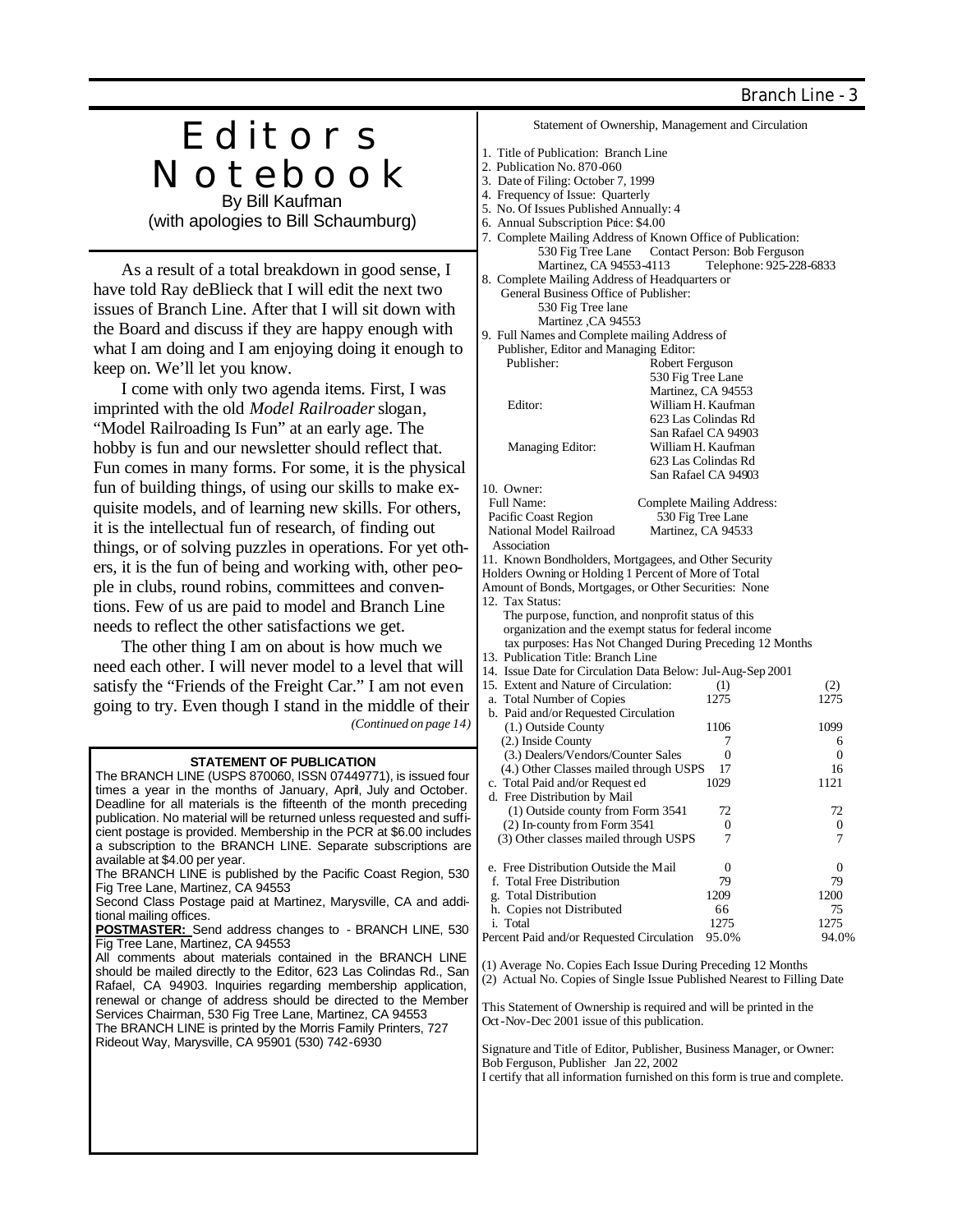# **MADE IN THE PCR**

#### **Rio Grande Models Ltd. Four different HOn3 West Side Cars** by Dave Connery

Rio Grande Models has a huge inventory of different models. It is hard to understand why I haven't written about one of their models before this. Perhaps it is the sheer size of their list of products that has kept me away. In a recent product price listing I counted 138 HO/HOn3 kits, 20 different sets of HOn3 trucks and 80 S/Sn3 kits.

Over the years I have purchased and built many of their kits, and today they can be found in a number of spots on my layout. Because Rio Grande serves primarily the narrow gauge market, standard gauge modelers may overlook their product line. This would be a BIG MISTAKE! Many of their very detailed products are not just narrow gauge equipment, but items found around

narrow gauge railroads, and thus around standard gauge railroads also. Perhaps the model most often commented about on my entire layout is Rio Grande's Wilford Universal Shovel I have riding on a standard gauge flat car. All that said and done, this review will cover four cars I've recently completed that are narrow gauge (HOn3). These cars are now in service on the 3' gauge tracks that serve my recently completed West Side Mill in Tuolumne on my home layout.

page of the cars' history and painting information that included 2 photos of the car (probably taken at Fish Camp, where the car is still in service). The model is composed of an under-frame and deck of pre-cut strip wood pieces, which I assembled using carpenter's yellow

(which I followed in recommended order), an isometric drawing with all parts called out, and a

> glue. The white metal castings for the needle beams, bolsters and coupler pockets were attached with ACC. Truss rods were bent from the supplied brass wire. The tank itself is a urethane casting. I drilled hand rail holes into dimpled sites and ACC'ed small pieces of brass wire into them. I found it a snap to tack solder the brass

wire hand rail in place. The dome casting was ACC'ed and the metal straps and supplied brass ladder attached to the tank. I added a wood outline to the deck for the tank support, and assembled and added Micro-trains N scale 1015 couplers to the pockets.

I assembled the trucks and NWSL wheel sets using ACC and added the brake wheel to the flat car. At this point I painted the model. The deck was first stained with alcohol and India Ink and then I dry-brushed this with Floquil Red Oxide

#### **West Side Lumber**

**Company Tank #7**, Rio Grande # 3076- 7T listed for \$25.00. This is a wonderful model. The kit comes with a booklet that contains a full page of step-bystep instructions



paint, leaving some spots where the weathered wood shows through. The tank and trucks were painted Floquil Grimy Black. When everything had dried I attached

*(Continued on page 24)*

Because Rio Grande serves primarily the narrow gauge market, standard gauge modelers may overlook their product line. This would be a BIG MISTAKE!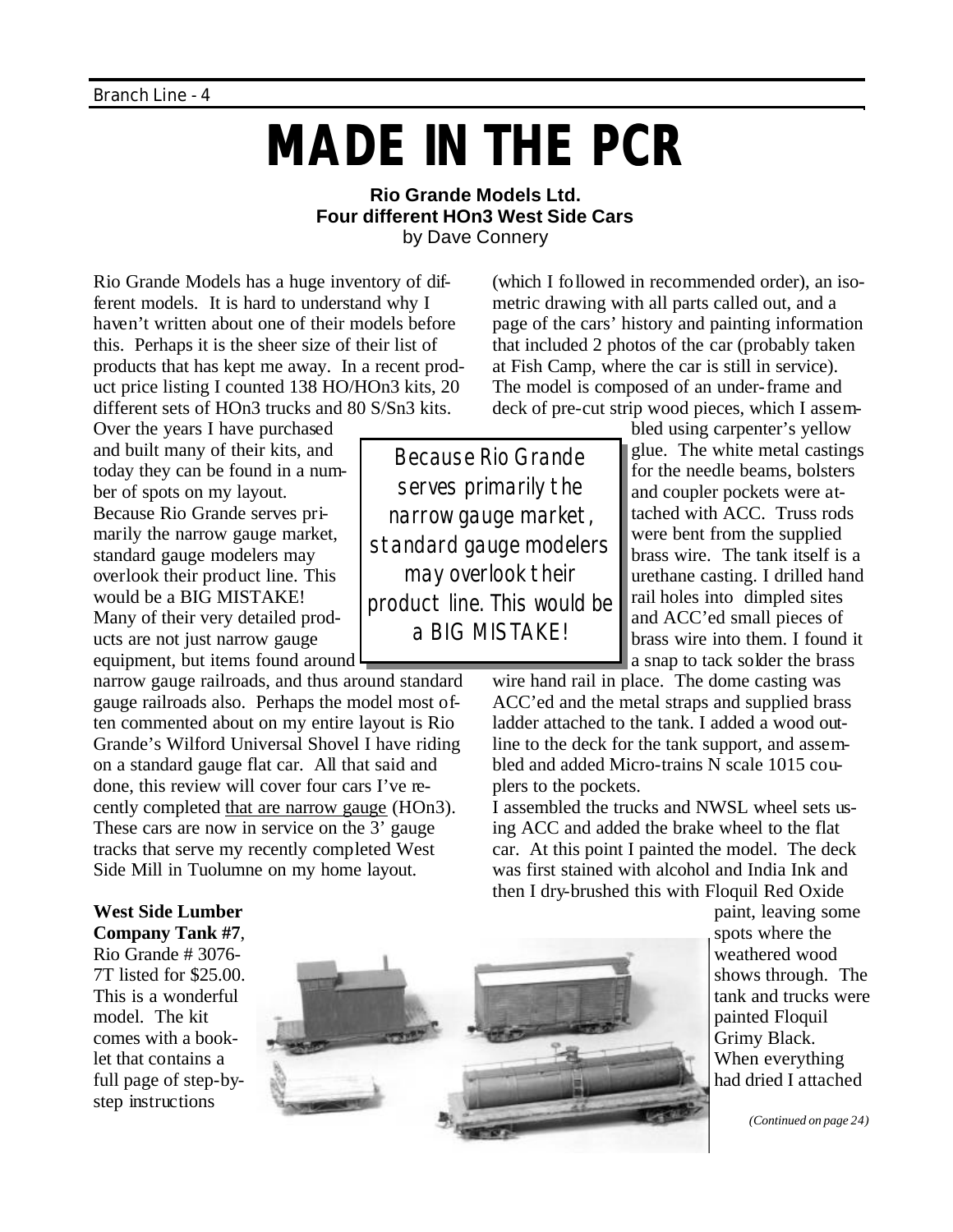## **CONTEST REPORT**

By Ken Lunders, PCR Contest Chair

Do you know why we have contests? Have you ever entered one? Volunteered to judge one? Gone to look at the entries?

This column, and the next few, will cover some of the material presented at a clinic I did recently at a Sierra Division meet. "(*Everything you need to know to) Build Prize Winning Models (It's easier than you think)*.

First, some background

#### **Why we have Model Contests?**

#### *Achievement Program*

One of the reasons the NMRA has contests at National and Regional conventions, and Division meets is to enable model railroaders to more easily participate in the Achievement Program (AP).

The NMRA web site, http://www. nmra.org/achievement/ has this to say about the AP: "In simple terms, the

Achievement Program (AP) is a travel guide, to help you on your journey through the world of model railroading." The AP also provides incentive to learn and master the many crafts and skills necessary in the hobby of model railroading. With the completion of each category, you will be issued a certificate acknowledging your achievement.

The AP requirements are a set of standards, but they can also serve as a set of guideposts for those who are new, near-new, and not-so-new to the hobby. Not because they lead to some sort of official pat-onthe-back, but because they are a source of ideas for projects that can help us learn to become better modelers.

Briefly, the AP is a system of requirements for demonstrating a superior level of skill in various aspects of our hobby…

#### *Becoming a Better Modeler*

A second, and perhaps more important reason we

have contests, is to help us become better modelers. The feedback we get from the judges and friends at a contest can go a long way in helping us understand how we can improve our skills.

*See What Others are Doing*

From another perspective, having an opportunity to see what and how other modelers have been building can offer solutions to problems we are facing.

A second, and perhaps more important reason we have contests, is to help us become better modelers.

#### **So…**

You don't have to ENTER a contest to benefit from it. The satisfaction of coming home with a 1 st place award from a model contest is hard to beat, but seeing what other modelers have created can be just as rewarding.

Next time I'll write about the two parts to winning a contest. If you would like to see the complete clinic handout you may download it by visiting:

http://www.intercad-inc.com/rr/Build-modelsclinic.htm

#### *Of Special Interest*

One fellow modeler that has been involved with contests for quite a while is Bob Wirthlin, MMR. Bob entered his HO scale UP E-2A/B/B "City of San Francisco" in the NMRA Model Contest at the convention in St. Louis and won the Testor's/Floquil High Iron Award, as well as the Kato USA Top Diesel Award. Well done Bob, and congratulations!

#### *One Last Item*

As you have no doubt read in other columns in this issue, our good friend Allan Fenton has died. As I wrote in past columns, participating in the switching contests he ran at conventions and Coast Division meets was one of my favorite activities. I feel privileged to have known him and will miss him greatly.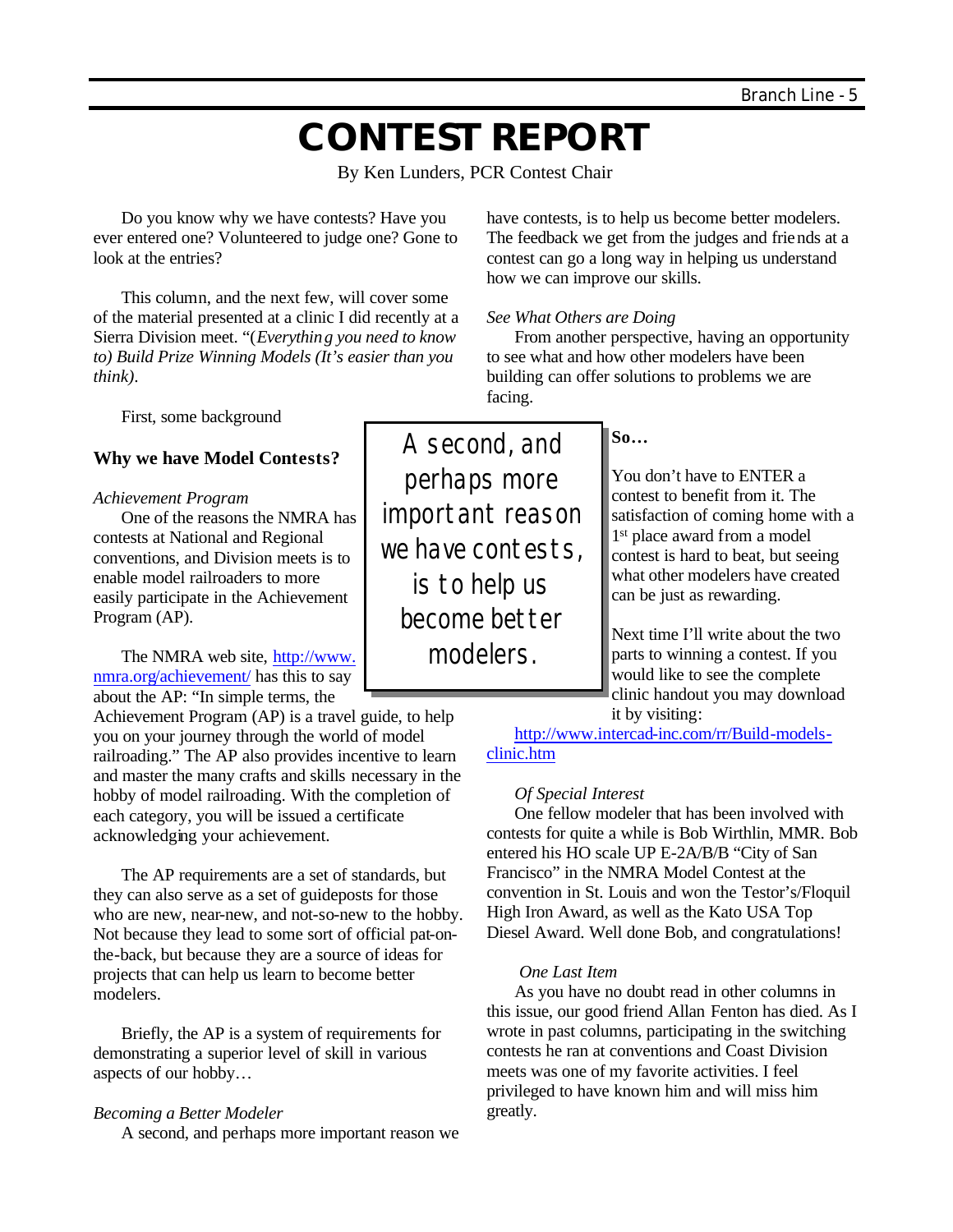## **HIGHLIGHTS OF THE NOVEMBER 17 BOARD OF DIRECTORS MEETING** By Rich Kolm, PCR Secretary

*Your PCR Board of Directors meets twice a year—one meeting is at the PCR Annual Convention in the spring and the other, like this one, is at a selected location within the Region in the fall. These meetings are open to PCR members.*

The Board of Directors met at the California School for the Deaf in Fremont, California, on Saturday, November 17, 2001. President and Trustee Ray deBlieck presided. Around the table were Coast Division Director Jack Wall, Redwood Empire Division Director Gus Campagna, the new Sierra Division Director Bob Mountjoy, Treasurer Larry Altbaum, and Secretary Rich Kolm.

**Vacant Committee Positions.** President Ray de-Blieck talked about the need to fill the several vacant committee positions in PCR, such as Editor/Publications Committee Chairperson. He asked Division Directors to come up with candidates. In the meantime, Coast Division Director Jack Wall agreed to serve as interim Ballot Committee Chairperson for the upcoming election of Division Directors.

**Trustee's Report.** Speaking as the PCR Trustee, Ray deBlieck noted that there have been a number of personnel changes at the top level of the NMRA. He said the dues increase to \$45 is now in place to help get the NMRA through its financial difficulties. He went on to say that the Board of Trustees has adopted a Long Range Plan in draft form, which will be up for BOT approval in February 2002.

**Financial Condition.** Treasurer Larry Altbaum reviewed the performance of the FY 2001 PCR Budget, pointing out that the past trend of lowerthan-anticipated dues income and reduced interest rates on deposit accounts continues this year. At the same time, expenses are lower than forecast. He said the PCR is financially healthy. He used the opportunity to update the Directors about management of the Region's finances. The approach is not to use capital to support ongoing operating expenses. He said the continuing issue of declining membership, and thus revenue, needs attention and urged the Board to consider more promotional activities to help stem the flow. At its next meeting the Board will consider options for using revenue from the "21st Century Limited" Convention for new programs.

**PCR Conventions.** Jim Long, Convention Committee Chairperson, reported that next year's PCR Convention "Shasta Daylight 2002" in Redding is on track for May 1-5. He said there will be steam on the Yreka Western trip. The Board approved an agreement with the Bay Area Ntrak Model Railroad Club for coordination with their mini-convention in Redding at the same time.

The new website for the PCR Convention is http://www.toyman.ws/pcr2002. Jim Long and Dennis Stokely presented Coast Division's bid to host the 2003 PCR Convention in the East Bay. Dennis is the Convention Chairperson and is currently organizing the convention committee and looking at hotels for a convention site in the Dublin/Pleasanton area. The bid was accepted by the Board.

**Long Range Planning.** Gene Mayer, Long Range Planning Committee Chairperson, submitted the Committee's preliminary report which finds that PCR's membership problem is at the Division level. He said too many people join the PCR and then drop out after a year or two because there are no programs that meet their needs.

He asked that Officers, Directors, and Committee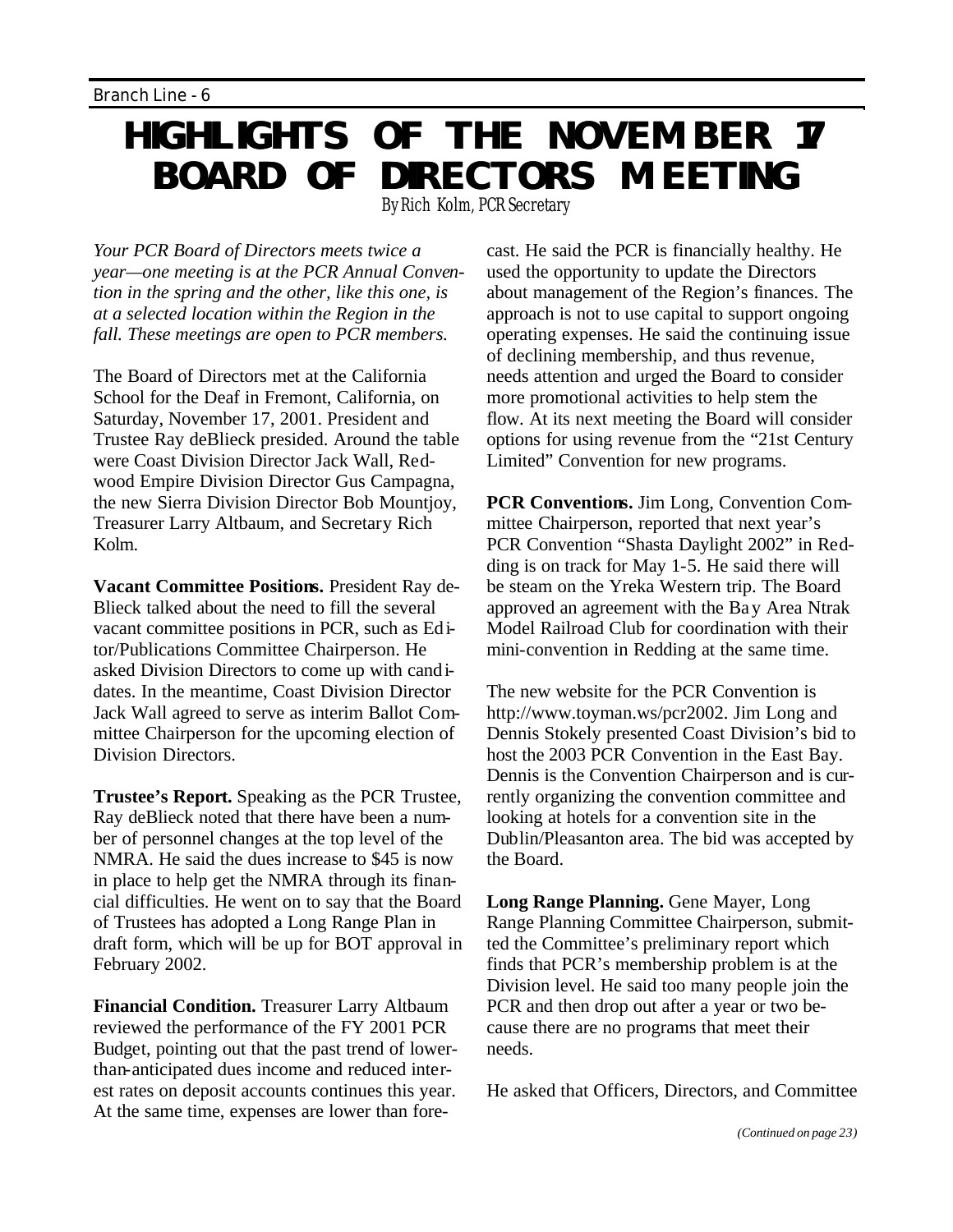### **VICE PRESIDENT'S MESSAGE by Gene Mayer**

I have been active in NMRA and PCR for the past 40 years and support the goals and objectives of both organizations. Reported cash flow problems at the national level and the Board of Trustees (BOT) failure to consider making significant program cuts at its St. Louis meeting greatly disturb s me. Furthermore, despite relatively minor adjustments that were made, I understand that NMRA experienced a \$150,000

cash flow short fall through September  $1<sup>st</sup>$  as reported by President Alan Pollock in the current issue of the *Bulletin*. We can not continue to spend reserve funds to cover current operating expenses. As a retired state tax administrator and former auditor, I can assure you that continuing down this trail can only lead to bankruptcy.

I understand that donations and life member account funds are commingled with general funds. In general donations are made for specific purposes

and should be special funds as is done by PCR. Only the earnings from special funds should be used to fund current expenses.

PCR Trustee Ray DeBlieck presented our region's petition asking the BOT to consider making program cuts before adopting a dues increase to individual trustees. Our pleas were ignored and the trustees voted to increase the dues by approximately 33%. While I support the dues increase if no budget reductions could be found because of long term contractual obligations, I am sure that some reductions could have been made. If in fact the Bulletin costs \$17 per member as reported by former NMRA Treasurer Doug Auburg, maybe we should go back to smaller black and white newsletters.

In my opinion \$45 is not unreasonable for the

In my opinion \$45 is not unreasonable for the benefits I receive from NMRA membership. However, not everyone uses the library or attends conventions. . . . Only time will tell whether the dues increase will negatively affect the non-renewal rate.

benefits I receive from NMRA membership. However, not everyone uses the library or attends conventions. Some members only contact with NMRA is through the *Bulletin*. Only time will tell whether the dues increase will negatively affect the non-renewal rate.

We also have problems at the regional and local (division) level. Several key PCR committee chairs have resigned their positions and President

DeBlieck has been unable to recruit replacements. He has been forced to serve as *Branch Line* editor for the past two issues. Hopefully someone will come forward and volunteer to assume the position real soon. The Sierra Division has ex-

perienced the same personnel turnover problems. Former division director Debbie Joyner reigned last May and no one would agree to run for the position within 60 days as required by the PCR Bylaws. Finally Bob Mountjoy agreed

to fill the position for the remainder of the current term and according to the bylaws President DeBlieck appointed him as director. The division has gone through a series of four different Short Line editors during the past 18 months. Recently Dick Witzens came forward to assume the position at least on an interim basis.

Attendance at Sierra Division meets has continued to decline. Twenty years ago 50-80 people regularly attended our quarterly meets. Now the usual turnout is only 15-20 people. I do not believe it's the quality of the programs. Clinic chair Anne Ogburn has lined up some excellent clinicians who have presented a series of fine modeling and prototype programs. **LONG RANGE PLANNING**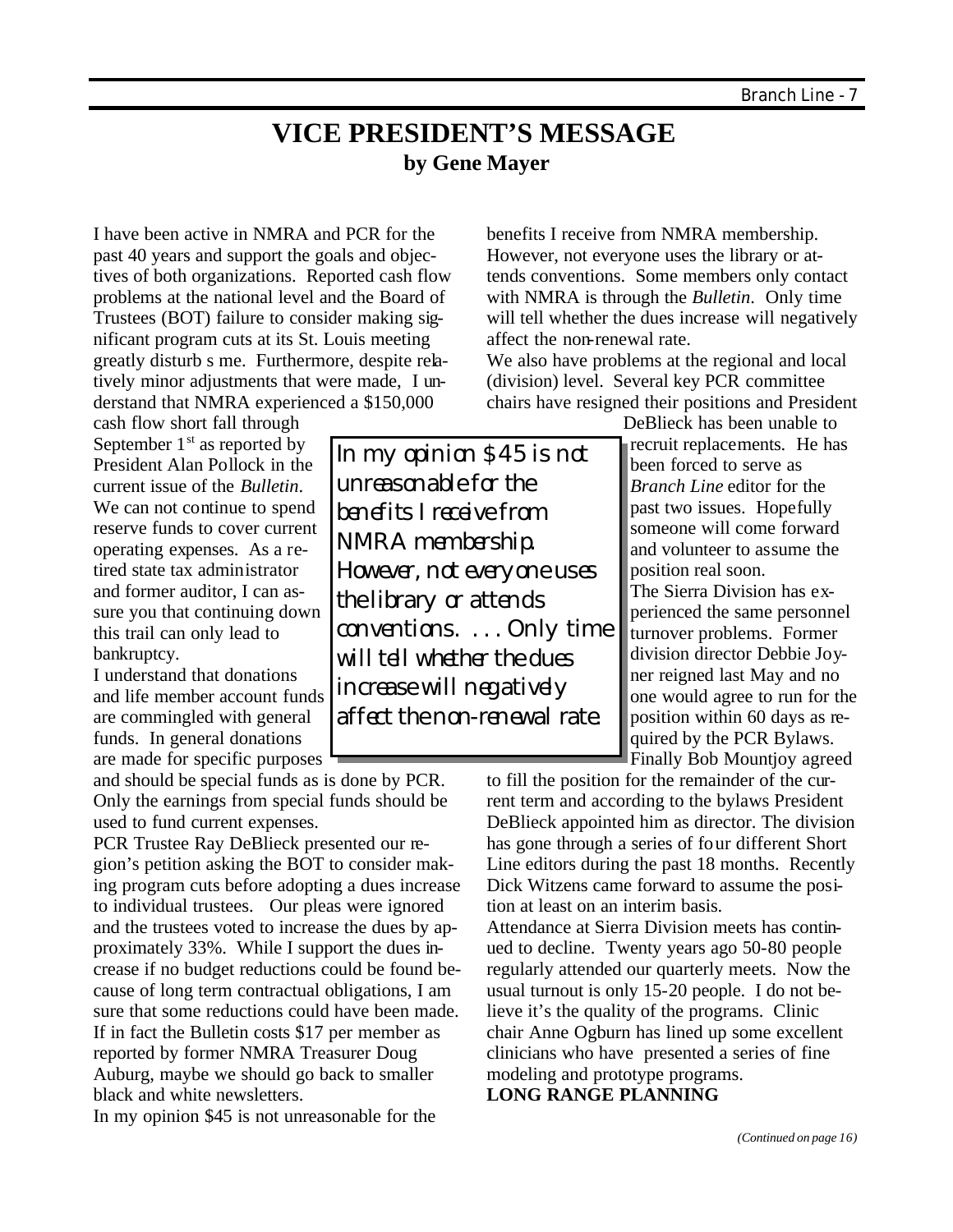## **ACHIEVEMENT PROGRAM**

By Jack Burgess, MMR

This month, we'll take a breather from Achievement Program certificates to discuss the Golden Spike Program. For some modelers, the requirements of the AP can seem too intimidating and/ or too much work. The Golden Spike Program is much easier and requires demonstration of modeling skills in only three areas. The Golden Spike Program is thus a good way to get your "feet wet" with the Achievement Program and get some recognition for your modeling skills at the same time.

The first category is "rolling stock". This category requires completion of six (6) models (motive power or cars) which can be scratch built, craftsman kits, or detailed commercial kits. While an using your Visa to pay for a ready-torun Kadee PS-1 boxcar or adding trucks to an Athearn flatcar won't meet this requirement, building a resin kit or even an Intermountain kit with some weathering would meet the requirements.

The next category is "setting" and can be satisfied by constructing a minimum of eight (8) square feet of layout with scenery. Note that eight square feet is a scene only 4' wide by 2' deep! There must be at least five (5) structures on the layout, which must be scratch built, craftsman, or detailed commercial kits. If there are less than five structures, additional ones separate from the scene can be used to fulfill the requirement. Remember that bridges are also structures.

Finally, the last category is "engineering" (civil and electrical). It requires the completion of three (3) types of trackage (turnout, crossing, etc.). Even track on a grade is considered a type of trackage. The three examples of trackage do not need to be different; a passing track and spur will include three turnouts which will satisfy this requirement. All of the examples must be properly ballasted and installed on a proper roadbed which can be cord roadbed if desired. While hand-laid track can be used, commercial trackage is perfectly acceptable. All of the installed trackage must be properly wired so that two trains can be operated simultaneously by using a double-track main, a single-track main with sidings, block control, or command control. Note that this requirement can even be met by having selective power to a spur so that one engine can be run into a siding, the power cut, and a second engine run over the main. Finally, one additional electrical feature must also be provided. This can be a powered turnout, a track signal, a turnout indication, a lighted building or campfire, etc.

Many modelers will quickly discover that have already completed these requirements with their layout (even if it is still under construction) and need only to complete an application in order to be awarded a Golden Spike Award. The verification on the application can be by any other NMRA member in good standing. **Attach a photocopy of your NMRA membership card** and the application is complete! An application for a Golden Spike Award is included in most editions of the Branch Line. Once you have this Award "under your belt", you can use this same work, with either some refinement or additional effort, as the start of your efforts for several Achievement Awards if desired.

The latest Golden Spike Award recipients are Andrew Merriam of San Luis Obispo and Chuck Paul of Los Osos.

Congratulations also to the four Merit Award winners at the PCR convention in San Luis Obispo earlier this year. Joseph Aymar of Rohnert Park was awarded 100 points for his HO GE Dash 9-44CW BNSF #970 in the Diesel & Other Locomotives - Open class. Jim Providenza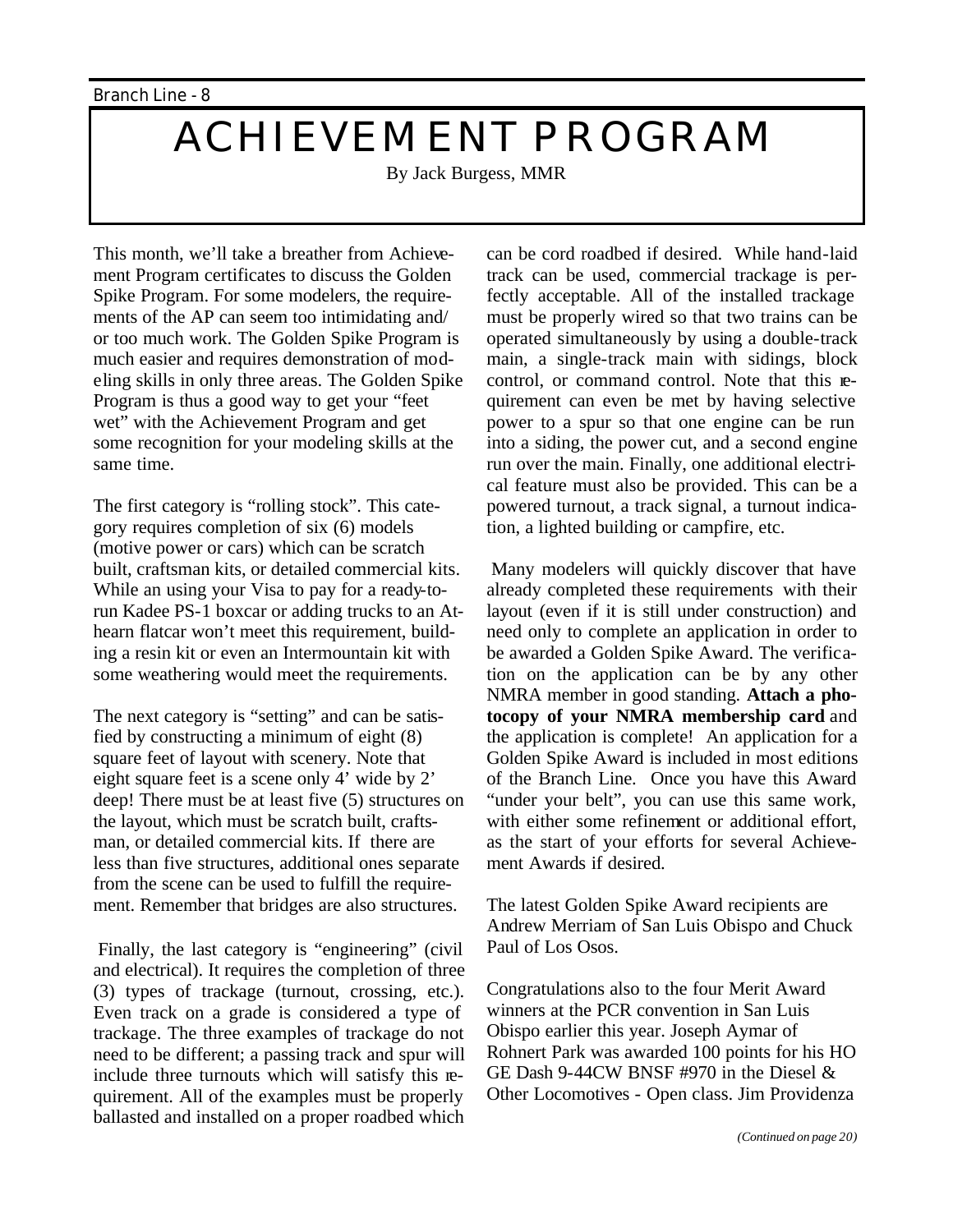## Joint Layout Design and Operations SIGs Meeting Feb. 23-24, 2002

9:00-9:30 Registration 9:30 -Noon Morning clinics 1:00-3:00 Afternoon clinics/ panels 1 3:00 -3:30 Break, sign-ups for

3:30 -4:30 BOFs

**Maps** 

your own)

afternoon Op **Sessions** 

4:30 -5:30 Afternoon clinics/ panels 2 5:30 -7:00 Dinner break (on

7:00 -10:00 Layout tour

Sunday Morning and

The Layout Design and Operations Special Interest Groups are holding another joint Regional Meeting in Santa Clara, CA (approx. 45 minutes south of San Francisco). A terrific twoday program is planned. Saturday includes clinics, operations discussions, track planning

**Saturday** 

workshops, and visits to local layouts. Sunday is devoted to operating sessions at a number of nearby layouts.

#### **Saturday Schedule**

Registration and general chitchat from 9:00 am to 9:30 am, with coffee, donuts, and bagels. The program begins at 9:30 am and break for a no-host lunch at a nearby restaurant in the afternoon. Later in the afternoon, will be more open session where you can meet with "Birds of a Feather", look over displays, offer or get design help, and generally schmooze. Layout tours will take place in the evening after a dinner break.

#### **Clinics**

Probable clinics so far include: "A Tale of Two Layouts"; WP's Oakland 3rd St. Depot; Yosemite Valley Operating Paperwork; San Jose and Bay Area Vignettes in a Garage; and Unistrut Benchwork. The typical presentation will be 30 minutes long.

#### **Exhibits and Displays**

Please bring along your display of layout design or operations related ideas. (Layout mock-ups are particularly interesting). When you RSVP (see end of article for instructions on how to RSVP), please let Bob know what you are bringing and its size.

#### **Track Planning Help**

Ops, pick up Tour

If you are planning a layout, bring along your "Givens & 'Druthers", maps, sketches, and other materials to get some free consultation from the group!

#### **Layout Tour**

Ray Mayle is arranging for a number of layouts to be available Saturday evening to tour.

#### **"Birds of a Feather"**

Would you like to meet with others modeling your region, prototype or era? Interested in DCC, sound, computerized switch lists, or layout CAD programs? Any of these might be a topic for an impromptu "Birds of a Feather" meeting. Let Bob know if you would like to informally lead a short group discussion on any topic on Saturday afternoon.

#### **Sunday Op Sessions**

There will be sign ups for morning and afternoon operating sessions on Sunday at a number of nearby layouts at the general meeting on Saturday, including many opportunities for those new to operations.

#### **RSVPs Required**

In order to insure that they have enough seats for the meeting and the proper headcount for the nohost lunch, you must respond immediately if you plan to attend. (see end of article for instructions on how to RSVP) Each attendee will be asked to make a small contribution (\$5 or so) to cover mailing and refreshment expenses.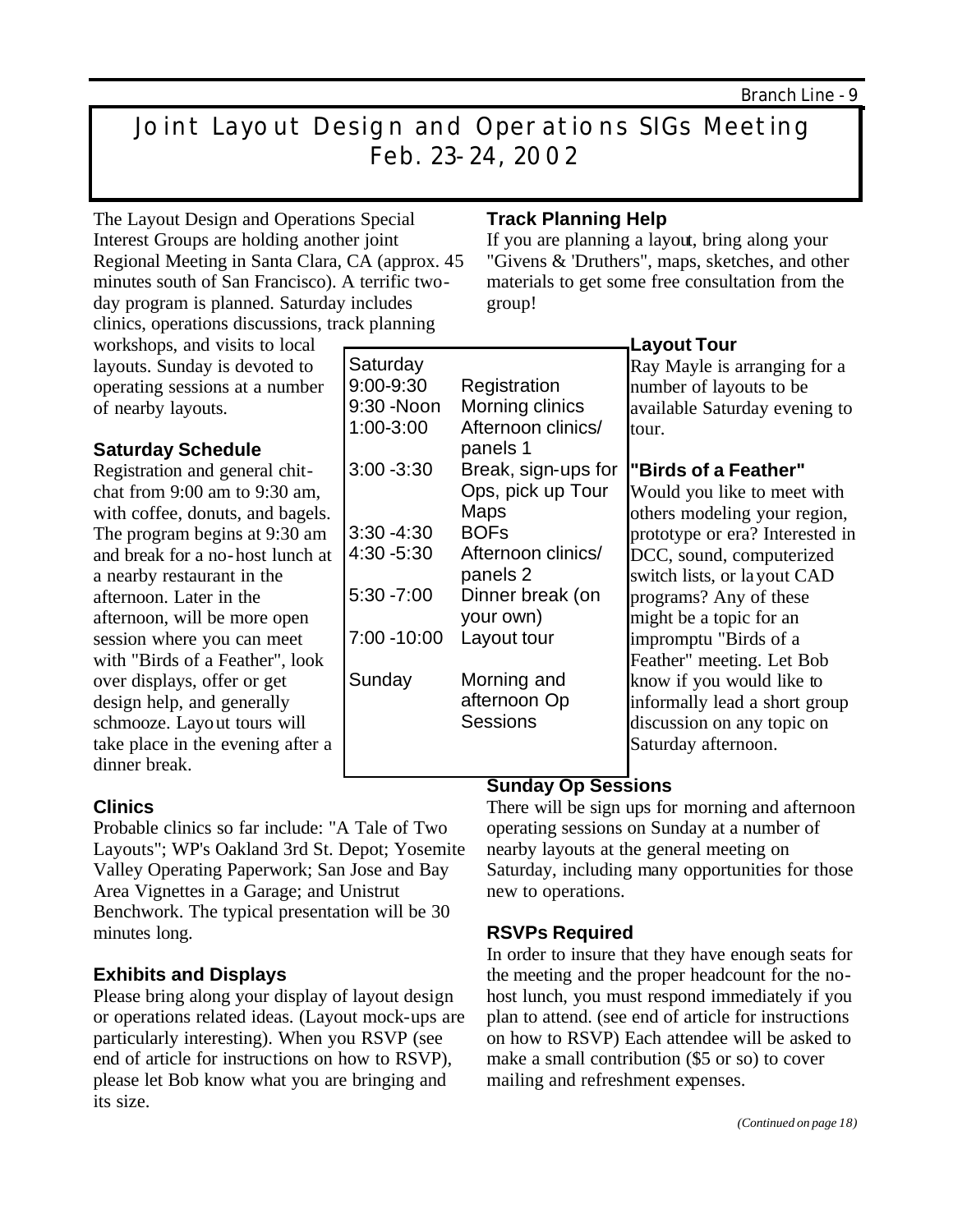

The January issue is ready for you to download from our club web site at http://www. trainweb.org/slomrc or more directly at http:// www.trainweb.org/slomrc/newsletters.html We are sorry for the delay but had a bit of a problem with the website being locked for changes for a while as I guess they were updating it over the holidays. Thanks for your patience.

It is 12 pages this time and

nearly 1.5 meg in size so please remember that it is a whole lot faster to right click on the newsle tter link when you get to the web site and then select 'Save Target as'. This will download the pdf file to your hard drive where you can then open it with Acrobat Reader. Much much faster then opening it on the web site.

This month our lead article is by Andrew Merriam about the Carter Brothers freight cars on the Pacific Coast Ry with, of course, the usual great photos and plans. Our second cover article is by

Paul Deis (one of the 3 founding members of The Thursday Nite Boomers) on building his Los Osos Valley Railroad. Also in the issue is Francis (Pancho) L. Post writing another enjoyable tale of his railroading experiences on the Santa Fe.

Chuck Paul writes about selling some of his art pieces at the recent International Rail Fair at Roseville as well as his normal columns on What's On-line and Railroad oriented trivia. Richard Jayne writes about the California Roadbed Co. now producing Homabed and Doug Wagner gives a heads-up for the upcoming Golden Empire Model RR Club Train Show on the 19th and 20th of January in Bakersfield which will have at least a dozen layouts including a 17' by 70' Free-mo layout as well as nearly

40 vendors. He alsostates that the Pacific Coast Region Daylight Division Meet will be in Tehachapi on 16 Feb; not in March as previously mentioned.

Bob Jacobsen writes about the upcoming joint Layout Design and Operations Special Interest Group meeting in Santa Clara on February 23rd & 24th and Tom Lawler gives information

This month our lead article is by Andrew Merriam about the Carter Brothers freight cars on the Pacific Coast Ry with, of course, the usual great photos and plans.

on going to the joint Western Pacific RR Historical and Feather River Rail Societies convention in Yuba City on April 12th and 13th. All in all, a good selection of activities coming up to go to. Finally there are the usual upcoming events, club minutes, advertising, etc. Hopefully something again for everyone to enjoy. One late piece of news that is not in the newsletter is the following article about the UP Torch Train coming to SLO (along with a lot of other places of course).

John Bromley, head of UP Public Relations Dept aka UPRRPR@trainorders.com, recently posted two messages on the Western Railroad Discussion group of Trainorders.com about the UP Torch Train coming to San Luis Obispo on the 16th of January. They were on 18/12/01 12:19 and 18/12/01 13:49 respectively. With permission I have joined the two messages as follows.

The UP Torch train will come to California through Yuma, AZ at 6:00 AM on Jan. 14. The flame leaves the train there and rejoins it in Santa Barbara on Jan. 16 at 2 PM. The flame will go by train to Gaviota where it leaves the train at 2:35 PM. The flame is back on at Guadalupe at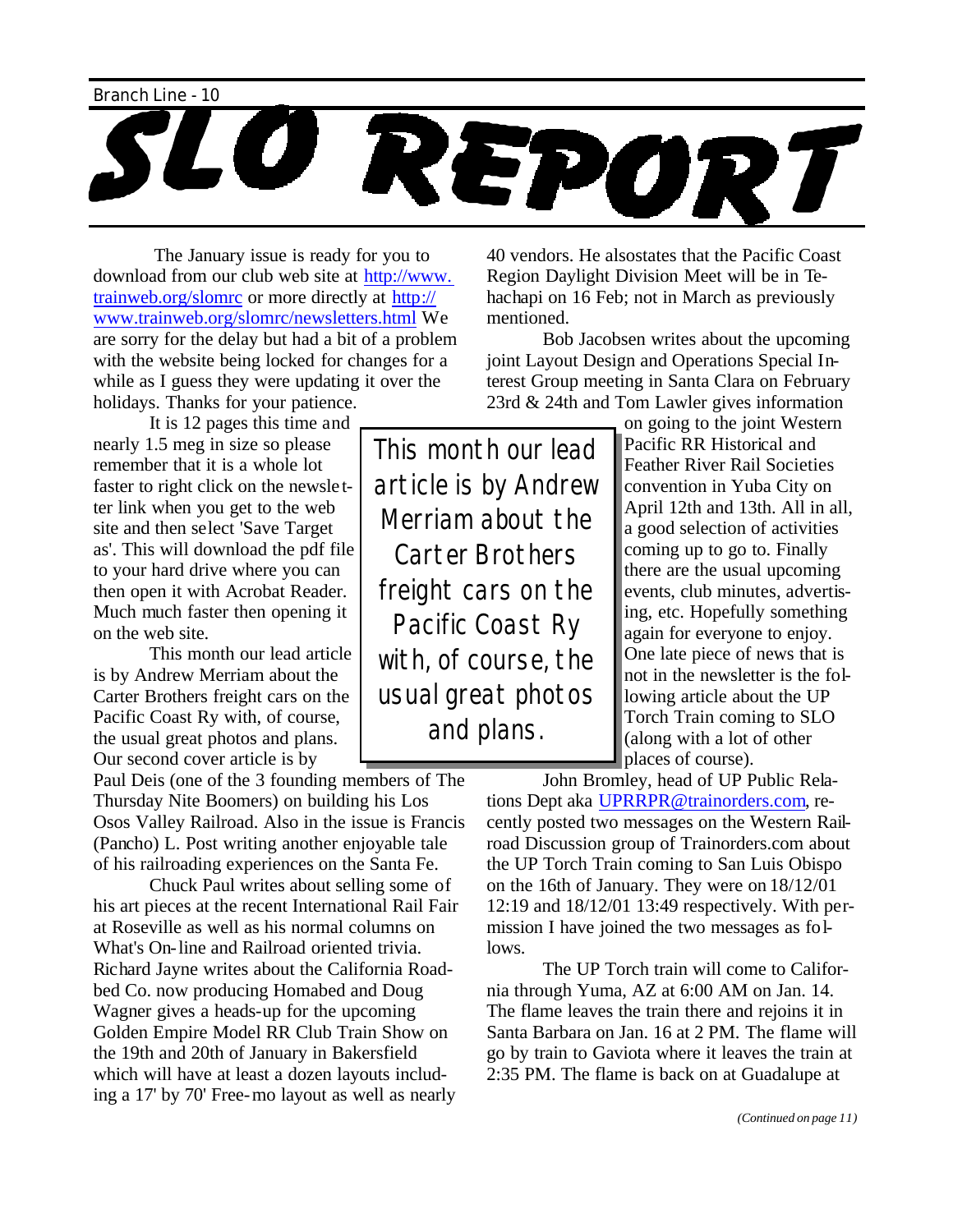# **PCR Convention Department**

by Jim Long

The PCR Board changed the rotation for the annual PCR Convention at its meeting last year in San Luis Obispo. The change brings the convention to the Coast Division in the odd numbered years with the other divisions in rotation in the evens like this:

2002 Sierra Division 2003 Coast Division 2004 Redwood Empire Division 2005 Coast Division 2006 Daylight Division 2007 Coast Division 2008 Sierra Division

The rotation continues like this into the future. The Hawaiian Division is out of the rotation because it isn't active enough at this time. When the convention is listed for a particular division that doesn't mean that the division has to put the convention on. It only means that the convention will be held within the boundaries of that division. It can be sponsored or hosted by the division or another group such as a Model Railroad Club. Last year the San Luis Obispo Model Railroad Club was the host group and did a wonderful job.

Currently the Sierra Division is sponsoring the Shasta Daylight 2002 convention in Redding on May 1st - 5th. This will be a great time. The Coast Division is sponsoring the 2003 convention. It will be called "The Tri-Valley Zephyr" and will be held in the Dublin area where I-580 and I-680 cross. The negotiations for a hotel are being held as I write this so I am not sure of a location. We are now talking with a group about sponsoring the 2004 convention in the Redwood Empire.

The years after this are open. If you would like work on a convention or your club would like to sponsor a convention please get in touch with

me. My number and address are in the Call Board. I would like to see conventions on the San Francisco Peninsula or maybe in Monterey, Santa Cruz area in the Coast Division. It has been a long time since there was a convention in Fresno which is in the Daylight Division. I am looking for input regarding these years and locations. Please give input to me or your Division Director or your Superintendent.

I am looking forward to seeing you at the Shasta Daylight in May.

#### *(Continued from page 10)*

6:50 PM and rides to San Luis Obispo, arriving at 7:50 PM where it leaves the Torch Train until rejoining it at Sparks, Nevada on Jan. 21 at 2:30 PM. It rides over Donner Pass to Roseville, then north to Klamath Falls and Eugene, Oregon where it leaves the train for good on Jan. 22 at 10:15 AM.

The last car on the train is the cauldron car. When the flame is aboard the cauldron is lighted. The flame is visible by day and very bright at night. The very distinctive Olympic car, built on a former MP flat car, was used for the 1996 Summer Games torch relay and has been rebuilt and modified for the Winter Games. It has an air curtain surrounding the cauldron to protect the flame from wind as the train moves. It is fueled by propane tanks on the car. The car is equipped with special ramps, stairs, a sound system, lights and music for use in ceremonies enroute.

Terry N. Taylor mail to: terryntaylor@charter. net SLOMRC Secretary & Newsletter Editor http://www.trainweb.org/slomrc 575 Bassi Drive, San Luis Obispo, CA 93405-8039 (805- 595-9535)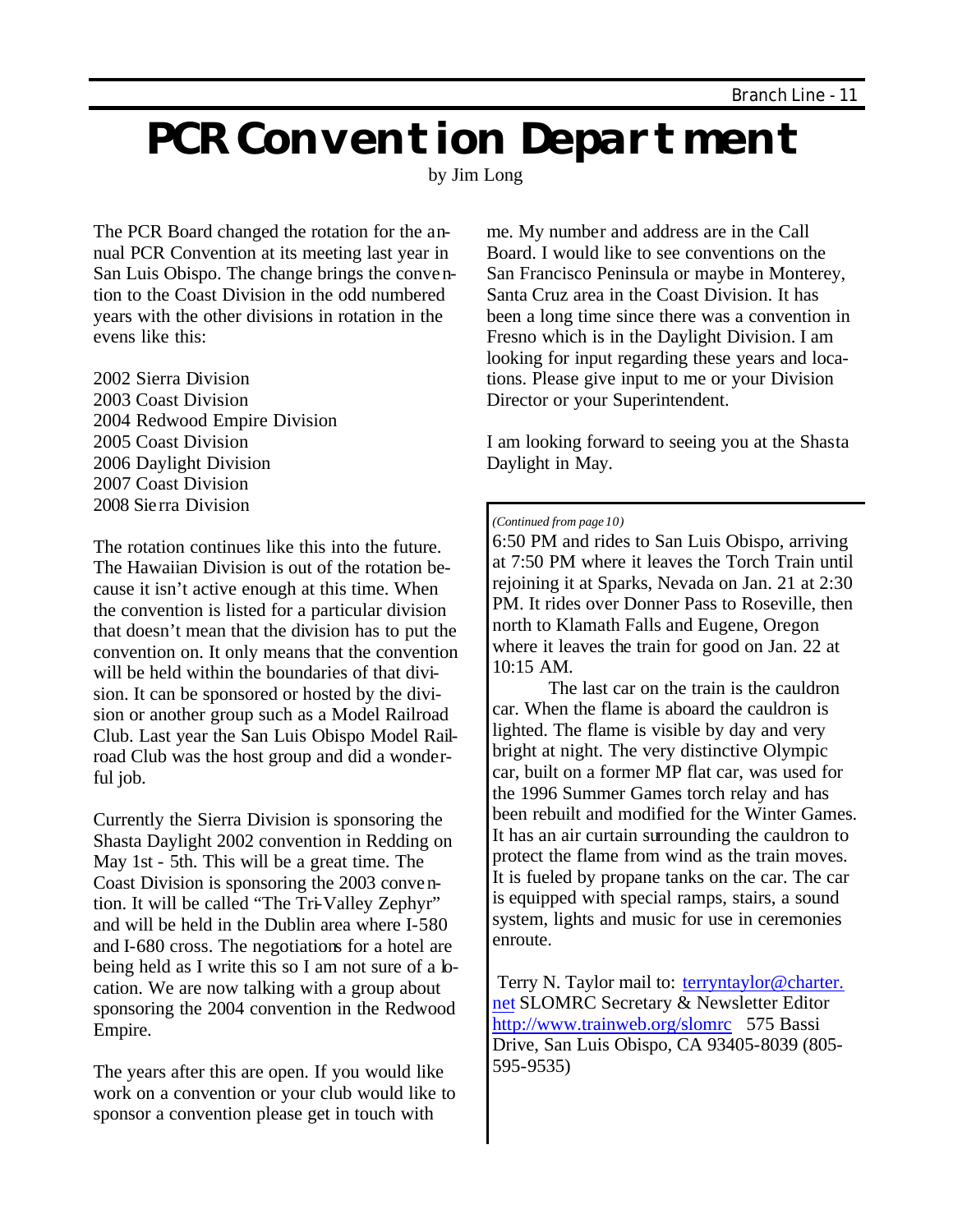## **Clinics in Redding PCR Convention . May 1-5, 2002**

Here is a preliminary list of clinics for the convention. More complete descriptions will be in the convention schedule.

**Les Dahlstedt**: "DCC decoder installation for all scales. Les, a master of decoder installation, will guide attendees in doing an installation in their own engine. *You must bring your own installation tools, Locomotive and Decoder.* You must register by Email at least 1 month in advance to: ntrak@hotcoco. infi.net. List your scale, loco, decoder brand and stock number.

**Kermit Paul & Dave Haehn**: "New Product Development at M-Tec" Join Dave and Kermit for a behind the scenes look at the research, design and production of a new line of movie theaters and illuminated signs. The theaters incorporate state of the art lighting with working chase lights.

**Steve Smith**: "Realistic Weeping Willow Trees" Most methods do not create as realistic looking a willow tree as we would like. Steve has combined old techniques, new methods and key materials and as little work as possible to create a realistic willow tree. Steve will also demonstrate modeling other types trees.

**Steve Smith:** "Machine Tools for the Modeler, Part 1 and Part 2" Steve will show how machine tools can add another aspect to our hobby and can enhance our craft. He will focus on hobby size lathe and milling machines and cover some of the related measuring and hand tools used in machining. He will show a video of machining operations.

**Seth Neumann:** "Op Sig Session and Clinic." Join Seth and the Operations Special Interest Group in a clinic highlighting the excitement and realism generated by operating your layout prototypically. Various Operations Formats and techniques for their applic ation and efficient use will be discussed.

**Ted Culotta**: "25 (or so) Freight cars you need on your layout" This clinic will familiarize you with 25 of common freight car prototypes that traversed the country in interchange service. Common sights

throughout North America, surely some of them appeared frequently on the road you model. Ted will show you how to model these cars in HO Scale using readily available kits.

**Stephen Hatch – Railway Engineering**: Derailment Free Track work" Steve explores the most common reasons for derailment and the track work techniques for reworking existing track work or installing new track work that avoids the problems to begin with.

**Stephen Hatch – Railway Engineering**: "Hand laying and Building your own Turnouts" Have you ever been stymied by the need for a custom size or configuration turnout? Been terrified at the thought of having to make it yourself? Steve shows us how simple the building and installation can really be. Don't be afraid of hand laid and custom turnouts ever again.

**Dave Biondi**: " An Advanced Clinic in Backdrop painting" Dave has presented many clinics on creating beautiful backdrops that don't steal the scene from your railroad. This advanced class will explore the final touches that transform a simple backdrop into a work of art that will add years of beauty to your railroad.

**Dave Biondi**:" Railroad Photography Composition" Dave guides us through the world of railroad photography and how to select the components that will help us all great award winning photo contest entries. He will show us the techniques to develop our skills, create that perfect image on film.

**Dave Biondi & John Marshall**: "Realistic Flatcars and Flatcar Loads" Dave and John will look at enhancing the appearance of the flatcar. Nothing ever looks like it did the way it left the manufacturer or rebuild shop for long. They will show you how to take an "out of the box" flatcar and make it look like it has been working for your railroad for years, using techniques to make your HO and N rolling stock look more realistic.

**John Marshall:** "Soldering 101 – Back to Basics" There are many old and new things available for the *(Continued on page 13)*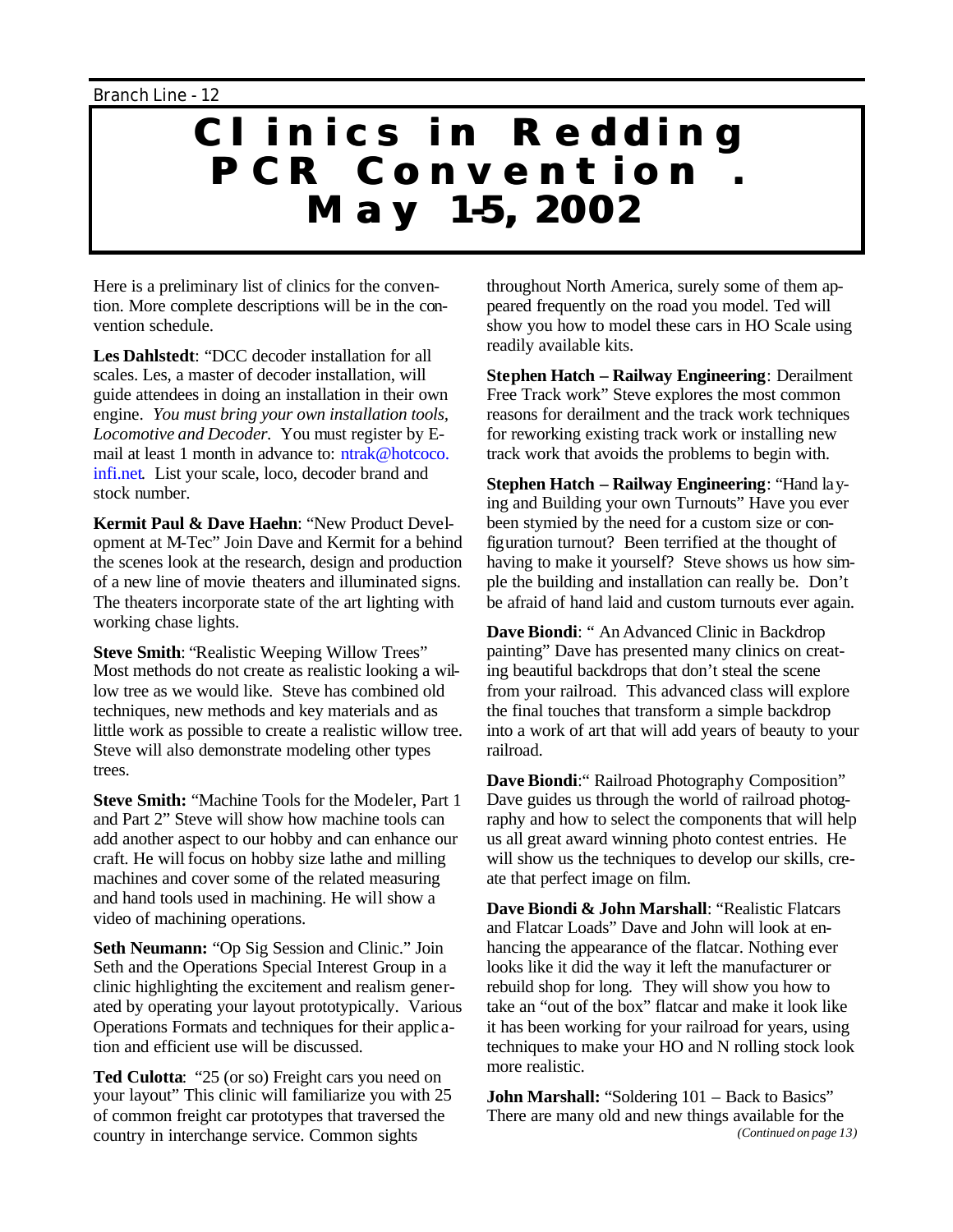#### *(Continued from page 12)*

hobbyist. John will review the tools and products available for new as well as experienced modeler, when and where to use them for best advantage and where to buy them.

**Bill Schaumburg Editor Railroad Model Craftsman:** "The Town Talk Tunnel, Part 3" Bill follows the continuing saga of the construction of this tunnel. Building the prototype railroad took only 22 months. So far he has spent that long just modeling the 22 feet of the railroad.

**Jim Providenza: "Realistic Operations" Based on** the series of articles by Jim and Rick Kang that appeared in the mid 1990's, this clinic looks at the themes and issues surrounding operations on our model railroads shows how to find answers in the prototype.

**Jim Providenza:** "Layout Design Forum" Join the members of the Layout Design SIG in a free ranging discussion of layout design issues in general and critique of designs brought forward for discussion. This clinic is open to all with an interest in layout design. Bring your thoughts, questions, diagrams and opinions!

**Bill Kaufman**: "Operations for Dumb-dumbs" Real railroads need to solve four basic questions: 1) Which freight cars go where? 2) How do we get them there? 3) How do we keep the trains from running into each other? And, 4) How do we do this efficiently? How do the questions effect 'operations' on our layouts?

**Dennis Brown**: "Resin Cast Freight Cars – From Goop to WOW!" Dennis's recent article in RMC outlined the steps he took to create a fleet of SF reefers for his railroad. He provides us with a close up look at these beautiful cars, the master and molds used to create them and outlines the techniques used to product this award winning fleet of cars.

**Rich Kolm**: Track work: Doing it right." Major contributors to a smoothly operating model railroad are proper design and construction of track work. Rich will touch on compromises in modeling, minimum standards, layout planning considerations, spiral easements and super-elevation, helixes, limitations of grades and different types of roadbed and track construction. In addition, Rich will talk about making turnouts into DCC-friendly creatures.

**Bob Clark**: "Layout Design for Passenger Terminals and Servicing Facilities" After a review of the facilities used to service passenger trains at major terminals, examples of track plans for components, such as station track, train turning, express and mail facilities, car washers, service platform design, Pullman and commissary buildings and car repair shops will be presented using St. Louis and Cincinnati terminals as guides.

**Jim Zeek:** "Logging in the age of Steam – 1890 to 1930" The how and why of logging methods and the equipment necessary for modelers who wish to recreate this era. Jim will use vintage still photographs and video clips for illustration. Jim, by the way, is a 4 th generation lumberman. He is retired from managing a sawmill in the western US.

**Anthony Thompson**: "SP Freight Cars of the 1950's" SP cars were frequent travelers throughout the West and mid-West. Tony describes SP fleet as it was in the early 1950's, during the steam to diesel transition with special emphasis on the SP's characteristic or unique cars and presents modeling approaches for major car types.

**Anthony Thompson**: "Southern Pacific's Coast Line" The most distinctive part of the SP has always been the Coast Line between San Francisco and Los Angeles. He will illustrate the characteristics of the line, emphasizing, though not restricted to, the 1940 to 1960 period. A number of previously unpublished photographs will be included in this clinic .

**Anthony Thompson**: "Pacific Fruit Express" The history of PFE is briefly presented along with descriptions of the most important ice and mechanical refrigerator cars, based on Tony's book 'Pacific Fruit Express'. Modeling methods for both HO and O will be described.

**Dave Cannery and Brad Lloyd**: "Modeling Winter" Every year much of our nation and the railroads we model have to fight the elements to survive. Dave and Brad turn their expert modeling techniques toward this end to produce scenes that steal the beauty from a holiday card and move it to our model railroads.

**Dick Witzens**: "Shaking the Box" The model railroad kits of today are a long way from the plastic kits offered in the '50's and '60's. They are much more detail oriented, specific model oriented and complex to assemble. Dick takes us for a walk on both the mild and wild side of kit assembly in the 21st Century.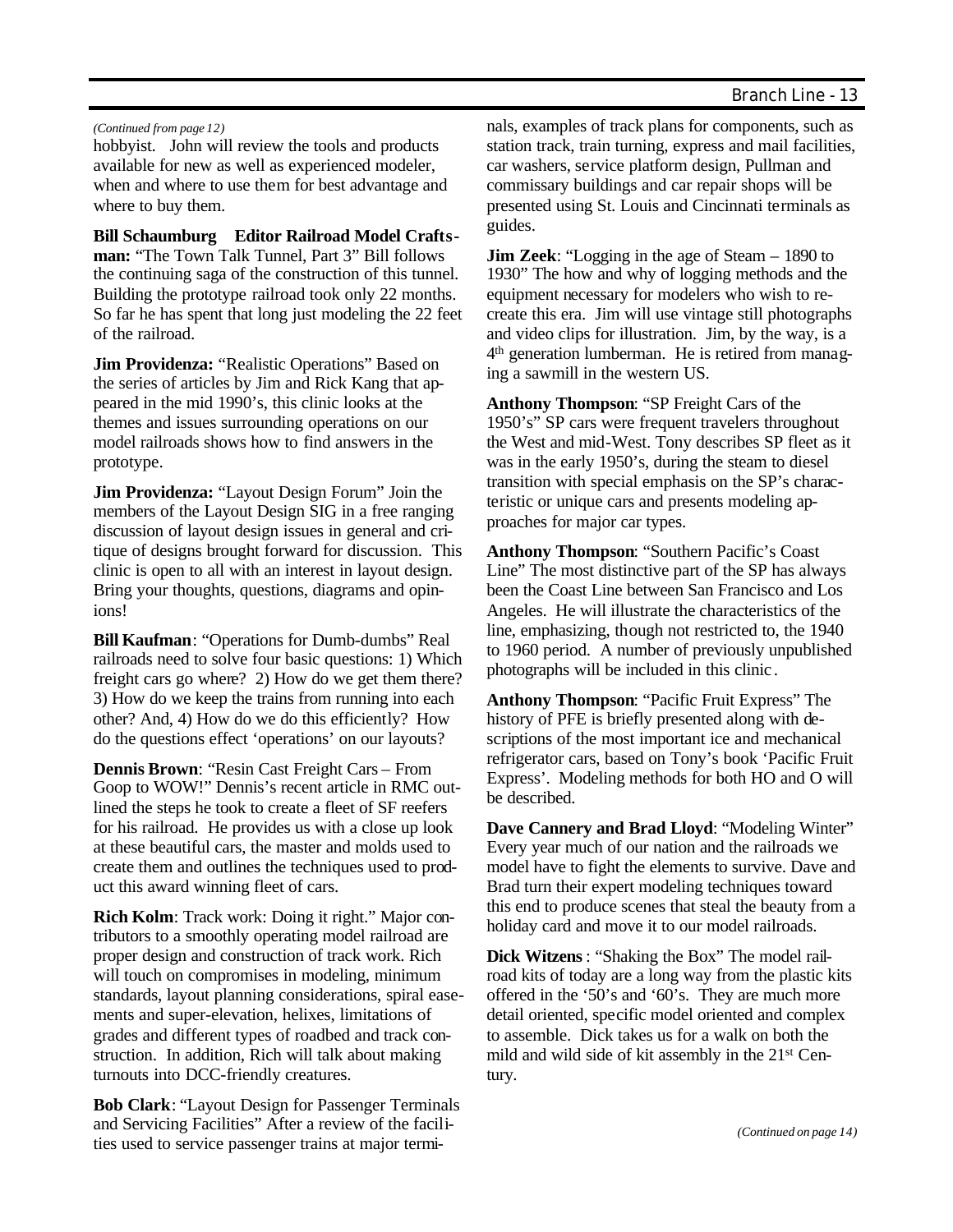*(Continued from page 13)*

**Dick Witzens**: "Rust, Grime and other Filthy Stuff" Dick explores various weathering techniques for our model railroad rolling stock and structures. Dick has developed some quick and simple tricks that have allowed him to reproduce the best of weathering on his equipment using an airbrush, India ink and paint.

**Charlie Pigott Okey Dokey Oaks**: "Who says only Mother Nature can make a tree?" Charlie has been making and selling some of the most beautiful trees available to model railroaders. Join Charlie as he converts sisal rope, ACC glue, ground foam and paint into beautiful oaks for your layout.

**Jim Wells**: "Scratch Building Scale Sound Systems" and "Scratch Building Scale Soundtracks" In a dual clinic, Jim outlines techniques he has developed to build miniature sound systems to carry sound to every scene on his layout and the creation of soundtracks for those scenes.

**Forrest Beattie** : "Winning Model Contests – It's more than just the Model" Forrest shows us how to enhance the presentation of our well-done models to make them into contest winners. Slides and overhead transparencies will demonstrate how to achieve "Winner" status for your models.

**Marilyn Meyers and Sam Astalosh:** - Petite Pines Northern; "Trees for your layout" Marilyn and Sam outline the trees you should consider for your layout based on geographic local of your railroad and how to produce those trees in miniature.



#### *(Continued from page 3)*

conversations nodding my head and trying to look sagacious, I don't understand most of what they are talking about. However, through them we have these wonderful, finely detailed, and cheap cars in abundance. Even if I don't know that this car ran on the NYO&W in 1934, it looks right and I am grateful to the "Friends." You'll never hear me grumble about nitpickers. (Well, maybe I slip occasionally)

I can't even pretend with the DCC folks. They seem to have a totally different language, but I love my wireless walk-around throttle.

Other scales are amazing. When I went back to St. Louis for the national, I loved the man doing Hawaiian sugar cane railroading in G-scale, especially his Marion steam shovel. On the other hand a guy in Mill Valley is doing the Pennsy in N-scale in a closet. And when I walk through Gary Siegel's layout I am engulfed in the "hollers" of West Virginia.

I am fascinated by what the SIGs are doing. I am a total screw-up at Time Table and Train Order. I have destroyed more than one operating session. But, once you have built and weathered your cars and your structures, done your bench work, and laid your track, it seems to me that the next thing is to model how the trains moved around and Op SIG and LD SIG seem to be the people worrying about that.

On to other subjects, I know the cover of this says it is the October – December 2001 issue and this is late January 2002. According to the powers that be, we owe you an issue as part of your membership. I will try to get another issue out in late March, and then I'll only be a couple of months behind. If I get another out June-ish, we could be on track by the third quarter. (Don't hold your breath.)

If you have anything to contribute, including complaints and funny stories, please email me at Bkaufman@aardvarklearning.com.

Finally, I invite you to go poke about a bit in this issue. There is a nice review of some car kits by Dave Connery, Ken Lunders is writing a primer on contests, Layout Design SIG and Operations SIG have a joint meeting coming up and there is a blurb on that, Jack Burgess has some information on the Golden Spike program that lots of people could probably qualify for, and there is a bunch of information on the convention at Redding. I hate to sound like a shill, but I am. The most fun I have in PCR is at the conventions

So far I'm having fun. I hope you enjoy the issue too.

Bill Kaufman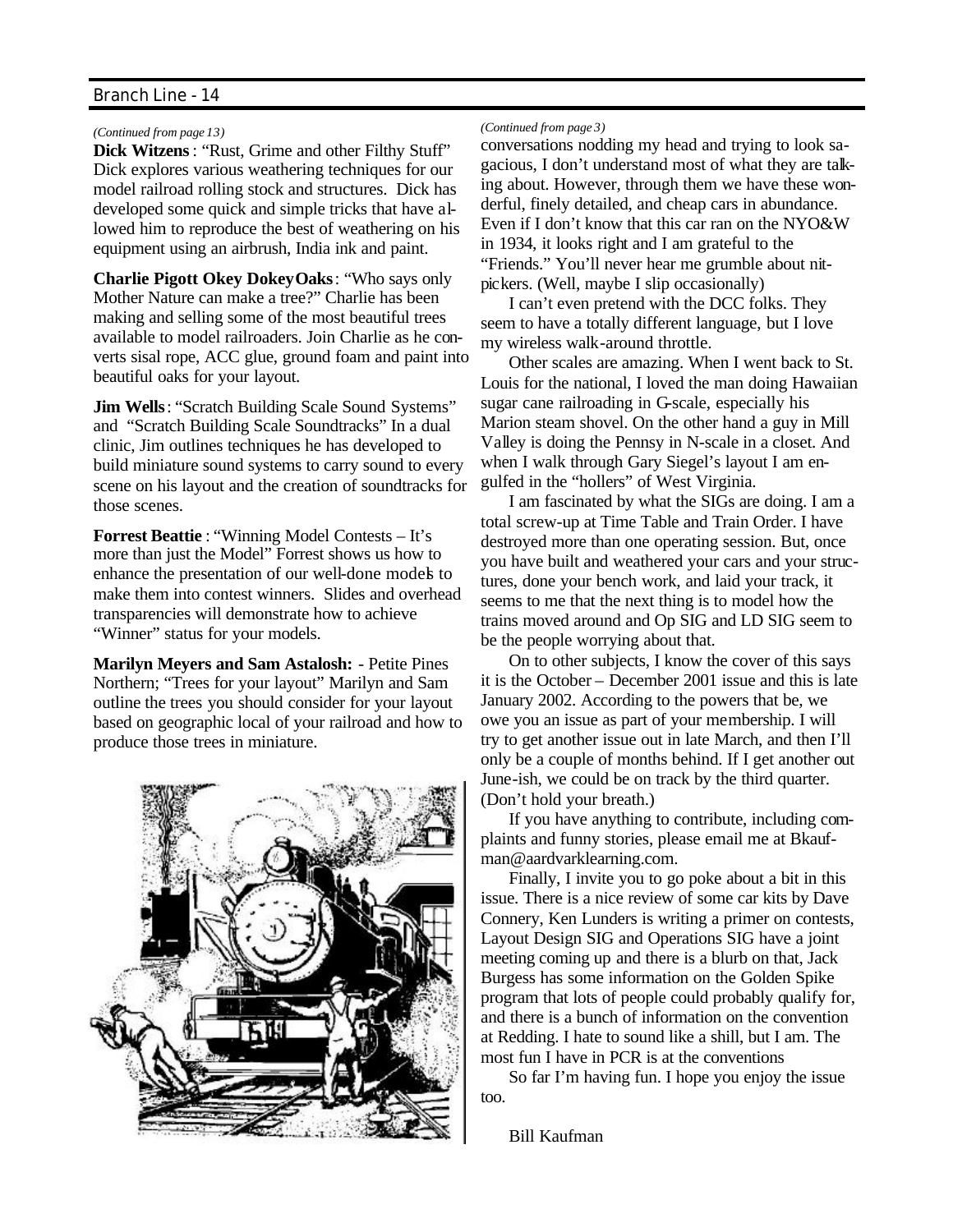## **Tours in Redding PCR Convention May 1-5, 2002**

(All tours have a minimum number and the committee needs to decide about booking the transportation 30 days prior to the convention so if you want to go on a tour you really need to book them early - ed.)

#### **Yreka & Western Railroad tour** Thursday May 2nd**.**

The Yreka & Western Railroad tour on Thursday, May 2 includes a tour of the Timber Products Veneer Mill that will be limited to the first 40 people who sign up for the tour. The general manager will conduct a tour of the Y&W yard and equipment. Conventioneers will board the Y&W Blue Goose at 1145 and enjoy a box lunch on the train to the mill. Those who stay at the Y&W yard will enjoy their lunch at the depot and ride the bus to the mill where they will board the train at 1:25 for the remainder of the trip to Montague. The Siskiyou Model Railroad Club will conduct an all-afternoon operating session. The bus will make a photo stop at Weed to view the CORP Railway equipment. The Blue Goose steam engine is the projected power. This also available as a driveit-yourself tour

#### **McCloud River Railroad Tour**

Saturday May 4th**.**

Ride the delightful McCloud Open-Air Excursion Train through the forested slopes on the south side of Mt. Shasta and tour the McCloud shop and yard. Lunch will be served aboard the train. The tour will also stop in historic Dunsmuir.

#### **Shasta Dam Tour** Friday May 3rd

Tour Shasta Dam in the morning. Shasta Dam is the main feature of the Central Valley Project, whose purpose is to conserve the waters of the valley while providing flood control, irrigation, power generation, navigation and river regulation, salinity control in the delta, and domestic water supply. The rivers, the Sacramento, the Pit, and the McCloud, that flow into Shasta Lake drain a 6,665 square mile area. The dam's maximum capacity is 4,552,000 acre-feet. It rises 602 ft above its foundations and is 3460 ft long.

#### **Shasta Caverns Tour**

Friday may 3rd.

Tour Shasta Caverns in the afternoon. Until 1964, Lake Shasta Caverns were seen each year only by hardy "spelunkers" who inched their way through steep natural fissures to view its startling formations. Now visitors to enter through a tunnel. The caverns remain just as nature made them. Multi-colored fluted columns...magnificent stone draperies in symmetrical folds...stalactite and stalagmite formation studded with brilliant crystals...milky white flowstone deposits in miniature waterfalls and other unusual and graceful forms. Only conveniences such as paved walkways and stairs, guardrails and indirect lighting have been added.

#### **Shasta Dam and Caverns Tour**

Friday May 3<sup>rd</sup>.

Tour both Shasta attractions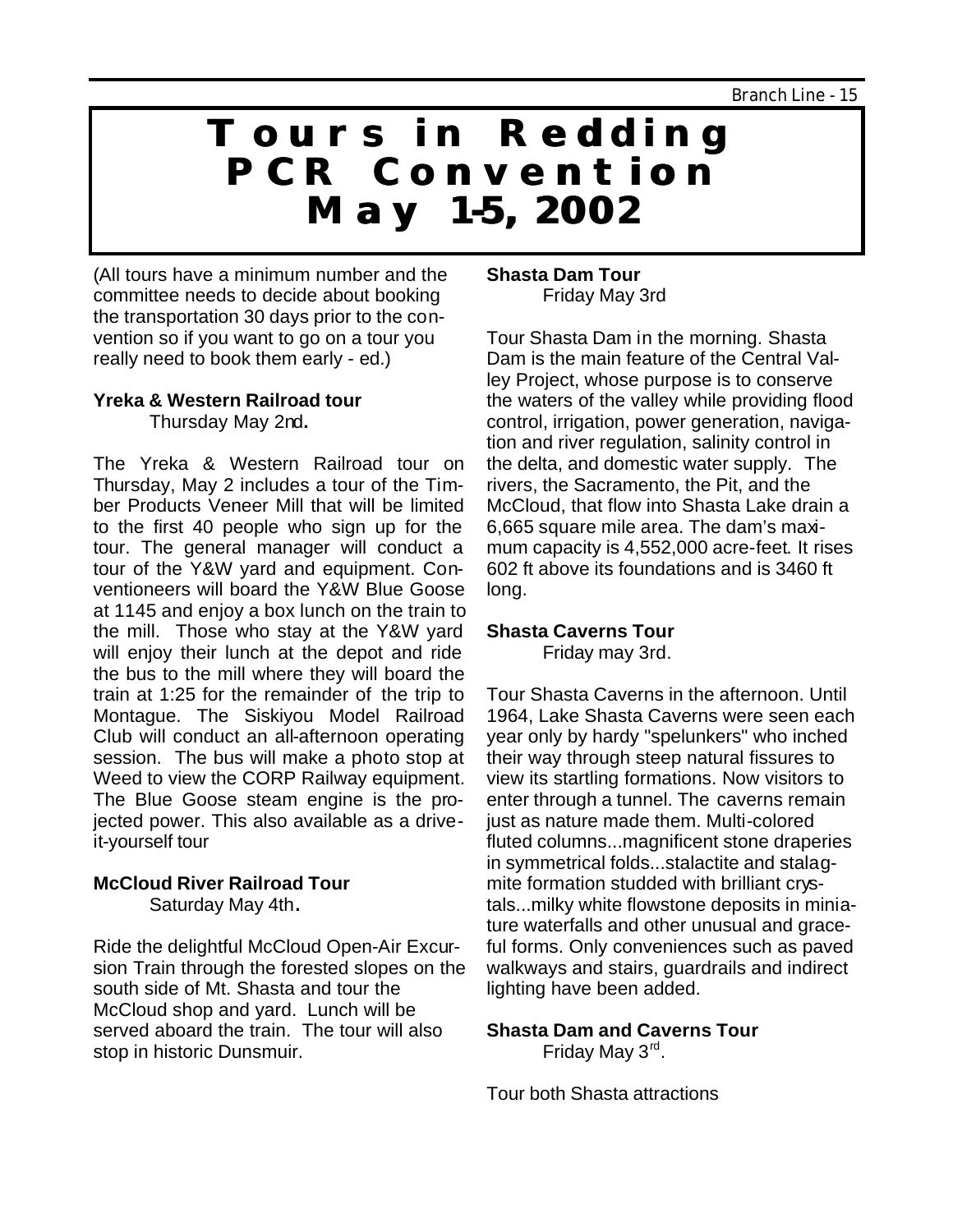| <b>Branch Line - 16</b>                                                                                                                                                                                                                                                                                                                                                                                                                                                                                                     |                                                                                                                                                                                                                                                                                                                                                                                                                                                                                                                                                                                                                                                                                                                                                                                                                                                                                                             |  |  |
|-----------------------------------------------------------------------------------------------------------------------------------------------------------------------------------------------------------------------------------------------------------------------------------------------------------------------------------------------------------------------------------------------------------------------------------------------------------------------------------------------------------------------------|-------------------------------------------------------------------------------------------------------------------------------------------------------------------------------------------------------------------------------------------------------------------------------------------------------------------------------------------------------------------------------------------------------------------------------------------------------------------------------------------------------------------------------------------------------------------------------------------------------------------------------------------------------------------------------------------------------------------------------------------------------------------------------------------------------------------------------------------------------------------------------------------------------------|--|--|
| Modul ar I ayouts<br>Modules we know are coming to the<br>convention include:<br>Shasta Garden Model RR Club- G,<br>15'x15', Plus Model Displays<br>O Scale Display - 4'x16', SP Marysville<br>$\bullet$<br>Depot and Vicinity<br>Eel River Valley - HO, 16'x20', Port<br>$\bullet$<br>Costa, Fortuna and Fern Bridge<br>Ferndale Model Railroad - HO, 12'x12'<br>and 3'x6'<br>ELSIE (18+ Modules) - Hon30<br><b>NTRAK - N and Nn3</b><br>Pacific Coast Railway - Nn3 Sectional<br>Layout<br>Donner Pass Gandy Dancers - HO | (Continued from page 7)<br>The PCR Long Range Planning Committee is a<br>year behind our proposed timetable. Our goals<br>and objectives are to:<br>(1) Identify the reasons for decline in PCR mem-<br>bership;<br>(2) Determine the reasons for non-renewals; and<br>(3) Propose alternate plans to retain members and<br>attract new members.<br>If you have ideas, observations and/or sugges-<br>tions concerning any of these topics please jot<br>them down on paper and either mail them to me<br>or send an email message to the entire committee.<br>Our email addresses are:<br>Gene Mayer (Chair)<br>Bob Clark (Sierra)<br>Bobclark@jps.net<br>Chuck Harmon (Daylight)<br>Harmonsta@AOL.com<br>John Rolston (Redwood) jrolston@pacbell.net<br>Peter Weiglin (Coast) omnibus@datatamers.com<br>Planning for the Shasta Daylight 2002 PCR con-<br>vention in Redding, California May 1-5 is going |  |  |
| <b>Vendors</b>                                                                                                                                                                                                                                                                                                                                                                                                                                                                                                              | full steam ahead. Tours of the Yreka & Western                                                                                                                                                                                                                                                                                                                                                                                                                                                                                                                                                                                                                                                                                                                                                                                                                                                              |  |  |
|                                                                                                                                                                                                                                                                                                                                                                                                                                                                                                                             | Railroad on Thursday May 2nd and the McCloud                                                                                                                                                                                                                                                                                                                                                                                                                                                                                                                                                                                                                                                                                                                                                                                                                                                                |  |  |
| Vendors who have already signed up for the<br>convention include:                                                                                                                                                                                                                                                                                                                                                                                                                                                           | River Railroad Luncheon Train on Saturday May<br>4 <sup>th</sup> are sure to be very popular. Please register<br>early. Use the registration form printed in this                                                                                                                                                                                                                                                                                                                                                                                                                                                                                                                                                                                                                                                                                                                                           |  |  |
| Vinson's TV & Hobby - Manufactures<br>custom sound and lighting<br>equipment for HO trains and<br>structures.                                                                                                                                                                                                                                                                                                                                                                                                               | issue to take advantage of the reduced price<br>"early bird" registration fee which expires Janu-<br>ary 6, 2002. I hope to see you all there next May.                                                                                                                                                                                                                                                                                                                                                                                                                                                                                                                                                                                                                                                                                                                                                     |  |  |
| <b>Derail Books - New and used railroad</b><br>books                                                                                                                                                                                                                                                                                                                                                                                                                                                                        |                                                                                                                                                                                                                                                                                                                                                                                                                                                                                                                                                                                                                                                                                                                                                                                                                                                                                                             |  |  |
| <b>Trolls Delite - Gifts for railroad buffs.</b>                                                                                                                                                                                                                                                                                                                                                                                                                                                                            |                                                                                                                                                                                                                                                                                                                                                                                                                                                                                                                                                                                                                                                                                                                                                                                                                                                                                                             |  |  |
| Petite Pines Northern - Scenery supplies.                                                                                                                                                                                                                                                                                                                                                                                                                                                                                   | DON'T FORGET!                                                                                                                                                                                                                                                                                                                                                                                                                                                                                                                                                                                                                                                                                                                                                                                                                                                                                               |  |  |
| <b>Nothin Specific - Custom display cases and</b><br>hobby tools.                                                                                                                                                                                                                                                                                                                                                                                                                                                           | We are holding the PCR<br>Convention in conjunction                                                                                                                                                                                                                                                                                                                                                                                                                                                                                                                                                                                                                                                                                                                                                                                                                                                         |  |  |

- **H&N Electronics -** Soldering and electronic items.
- **Arts Crafts -** Gift, novelty and scale railroad items.
- **Makoma Imports -** Misc. train and scenery items.

with the BANTRAK N-Gauge group and your registration fee allows you to go to both groups' clinics and shows.

The BANTRAK convention starts on Thursday and is held at the Redding Convention Center (The same location as the train show.)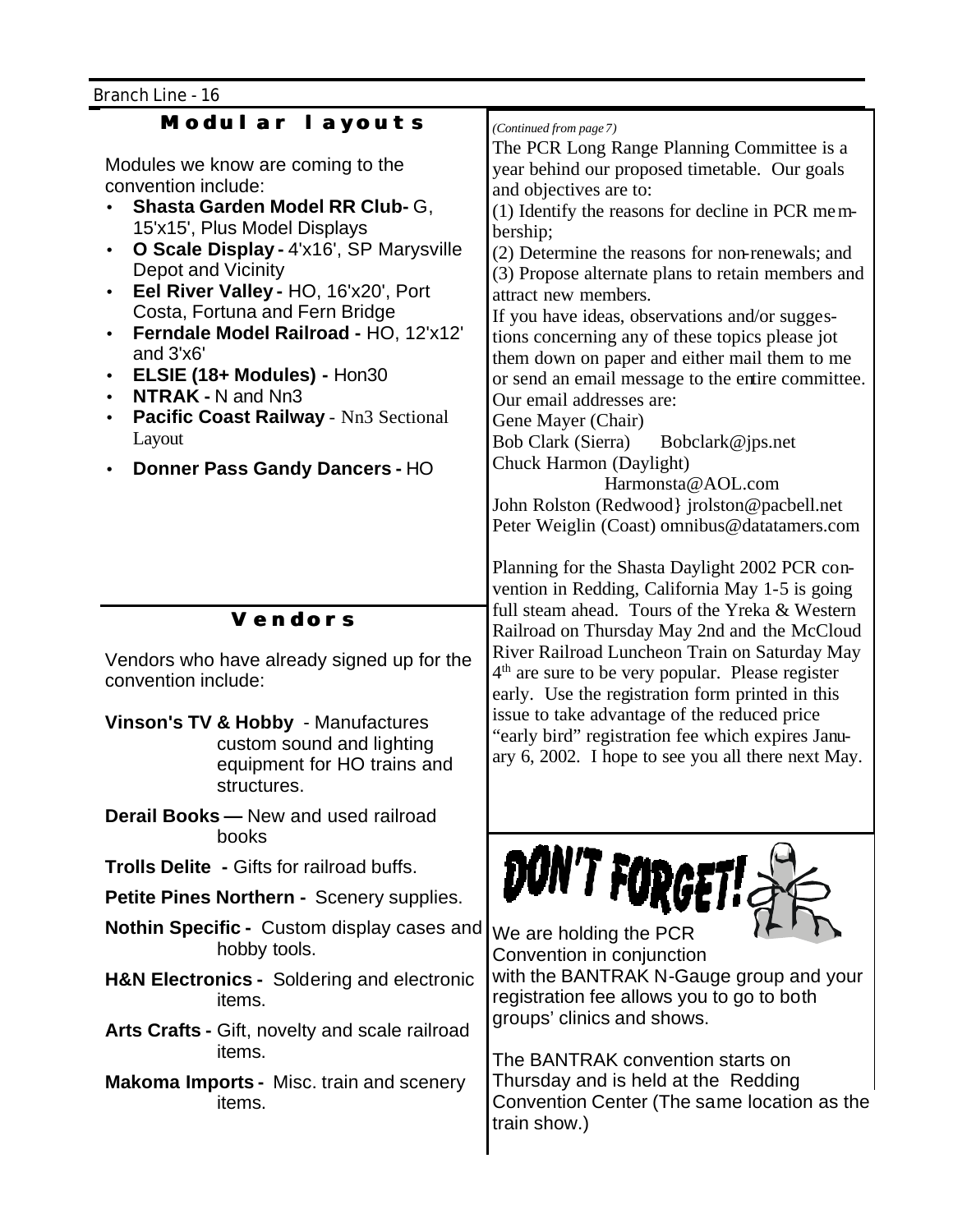# **MIQ** Oito  $\boldsymbol{\overline{\Phi}}$  $\geq$ Olla egls  $\blacksquare$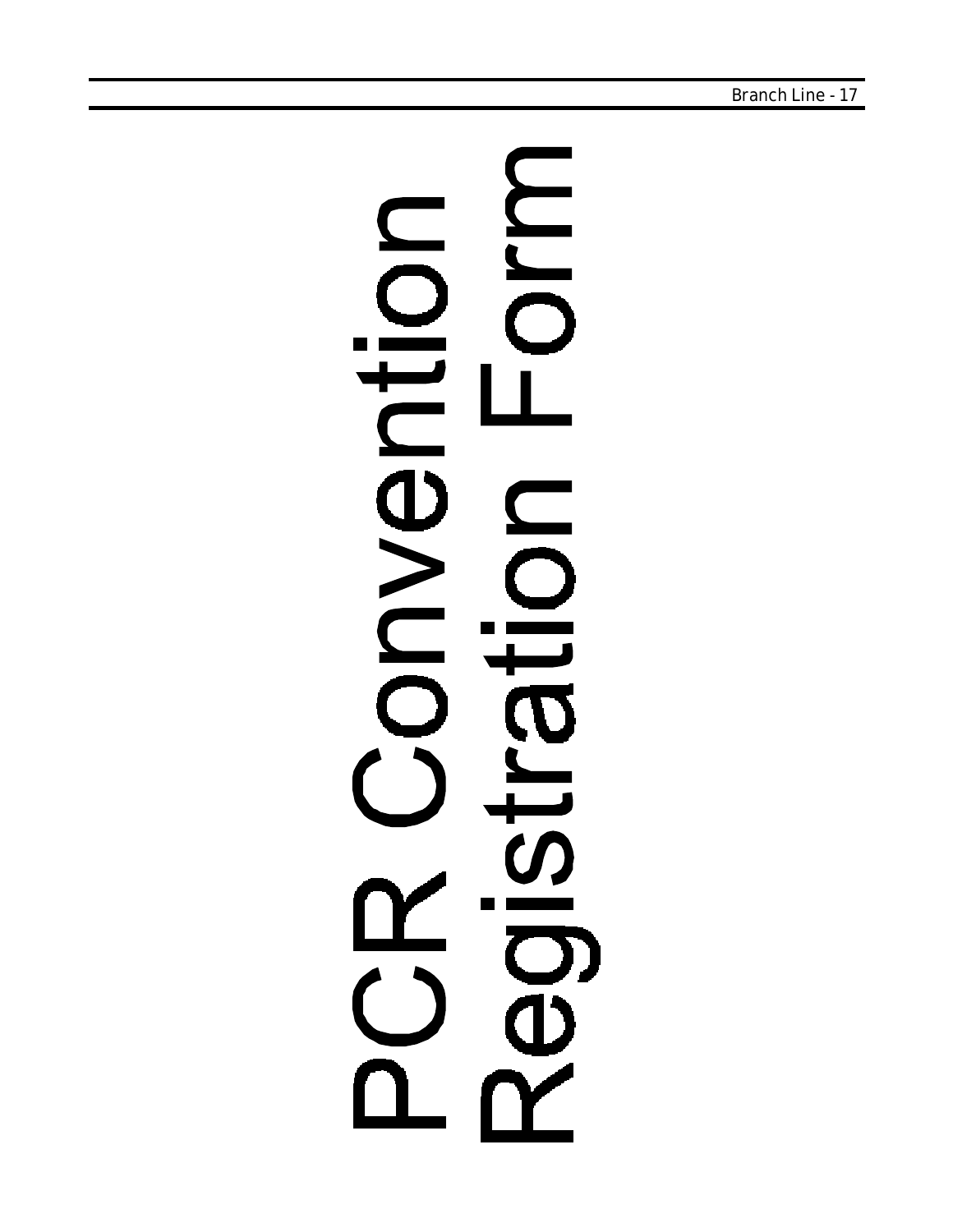#### *(Continued from page 2)*

are separately incorporated entities, as a result, technically, as PCR Trustee, I represent neither the colle ctive membership of PCR, nor the PCR board, but all NMRA members, many of whom are not PCR members. This is a controversial position within BOT and many Trustees feel they do represent the regional organization and interests as dictated by their regional board. In my (non-attorney) opinion, this creates a conflict of interest. I can assure you, in wearing both hats, it can be difficult at times to remember what interest is being represented during discussions.

Over the course of three decades, the NMRA Bulletin has gone from a 12 to 16 page newsletter with no advertising to a glossy color 48 plus page magazine with ads. It has also grown to be a very large expense. As we on BOT look toward the future and try to forge a stronger financial footing, we are forced to consider cost cutting. Obviously, the most money can be saved in those areas that cost the most and the Bulletin has not escaped scrutiny. I want to emphasize that as of this writing, no decisions have been made, and there are not even strong leanings. But, several ideas have been informally discussed. Among them are leaving it as is, changing the Bulletin to a newsletter (with or without ads) while adding a new fine scale modeling magazine, and reducing the size of the current Bulletin.

Please I would be interested in the feelings of the membership on these items. If so inclined, please contact me with your thoughts.

Finally, I hope you are all planning on attending the Shasta Daylight 2002, PCR convention in Redding. Check out the convention information located in the Branchline. As is the case every year, PCR conventions are a fun time. Don't miss it.

That's all for now. Thanks to Bill Kaufman, I hope everyone enjoys this new Branchline.

#### *(Continued from page 9)*

#### **Location**

Our Saturday meeting will be held at the South Bay Historical Railroad Society's (SBHRS) meeting room. The SBHRS is located in the Santa Clara Caltrain Depot freight house at 1005 Railroad Ave.; Santa Clara, CA 95050. Use "The Alameda" exit from Interstate 880. Follow signs to Santa Clara University (SCU). (Bear right as The Alameda becomes El Camino at SCU). Then after a few short blocks, turn right at Railroad Ave, just opposite the main entrance to SCU.

## Photo Call

As we get ready for this year's convention in Redding, I got to thinking of all the places we've gone to in the last 4 or 5 years. This reminded me of a something I've been thinking of since Bakersfield - I'd like to see what you've shot in the places we been to!

There were people crawling all over Tehachapi, taking photos of street running in Modesto, catching the Starlight going up Cuesta Grade. Did anyone get a photo from Roots of Motive Power they think is interesting? We've done some neat stuff, its time to share!

Select your best slide(s) or have an 8x10 print made and mount it on an 11x14 mat board. Don't worry if you don't think its "good enough" for the contest. We can always put it in "display only" if you want.

On another note, one category that always goes begging is Black and White Model. As we get more and more good steam power I expect more of us may turn the clock back on our layouts. Anyone out there care to try duplicating the work of the great photographers of the steam era?

Looking forward to seeing your work in Redding!

Jim Providenza Photo Contest

(Bring 4 quarters for parking in Caltrain lot) Or see the SBHRS web page at: www.sbhrs.org

#### **Contact for RSVP or more information**

To RSVP, volunteer to help out, get names for car pools, etc., contact: Bob Jacobsen Phone: (510) 486-7355 email: jake@physics.berkeley.edu

Latest information is also on the web at: http:// homepage.mac.com/jacobsen/LORM2002/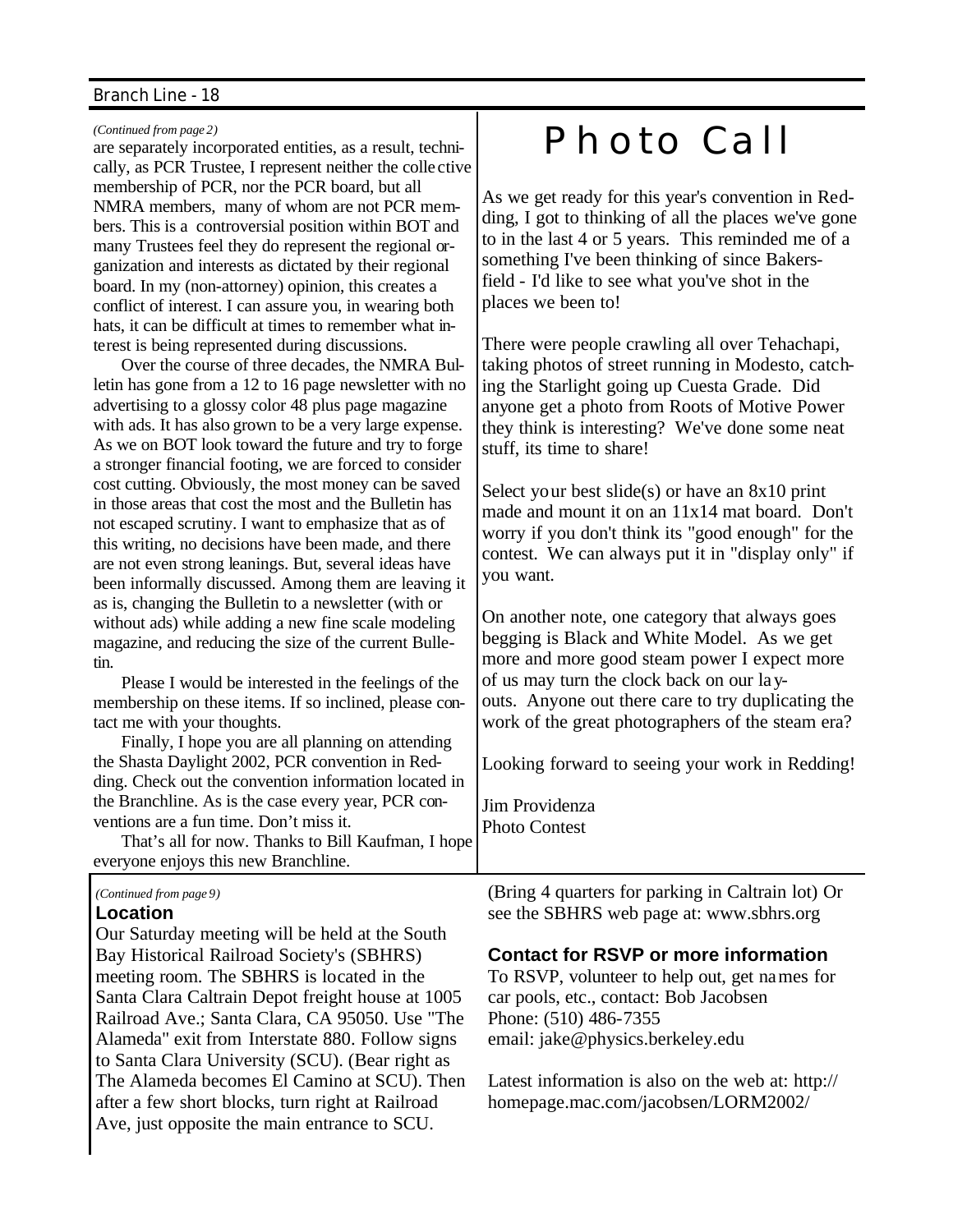## **COAST DIVISION NEWS**

#### By Rod Smith

137 members and friends gathered September 9<sup>th</sup> for the quarterly meet of the Coast Division, held in Santa Clara. As usual, it was a busy and enjoyable day of model railroading fellowship.

Lloyd, and Les Dahlstadt. Check the website at www.intercad-inc.com/rr/coast for further updates and information.

PCR President Ray DeBlieck announced the

Dave Connery again hosted a Roundtable where any topic can be discussed or question proposed. Bill Burket, our Auction Chairman, presented a clinic about how the auction is run and how any member can volunteer to help keep it running efficiently. Steve Smith continued his interesting clinic on using machine tools to fabricate details and improve the running characteristics of our equipment. And, John Marshall presented a clinic about basics of soldering. Thanks to all who par-

ticipated. These meets are a wonderful opportunity to advance our skills by seeing how others approach a problem.

We began with a tribute to our departed member Allan Fenton. Glenn Joesten, Bill Burket, Ray DeBlieck, and Jim Long all spoke about all he has meant to the Coast Division. For years he ran the Coast Division Switching Contest. He maintained the contest layouts, and brought them to almost all meets as well as the annual conventions. Often he couldn't attend clinics, or other activities because he was hosting the switching contest in the back of the room so we could enjoy ourselves. He was a great ambassador for the hobby, and we will all miss his warm greetings. High Green to you Allan.

We had 8 guests and visitors at this meet. Our Superintendent, Jim Long announced a new PCR website will soon be up and running. Dave Connery mentioned a possible modular group in formation, and asked for interested folks to make their interest known. Dave Biondi spoke about the In Home Clinic schedule and mentioned the clinics being given this fall by Jim Long, Howard

We began with a tribute to our departed member Allan Fenton. Glenn Joesten, Bill Burket, Ray deBlieck, and Jim Long all spoke about all he has meant to the Coast Division.

new NMRA dues structure, discussed the search committee to look for a new Executive Director as required by NMRA bylaws, and informed us that the new NMRA Treasurer is Tom Draper.

Jack Burgess presented AP Awards to Ken Lunders for Model Railroad Author, James Rustermier for Master Builder Locomotives, and Kermit Paul for Master Model Railroader. Congratulations all, especially Kermit for completing his Mas-

ter Model Railroader. He sure looks good in that golf shirt.

Why don't you start along the path? Some of those awards aren't that hard to complete, and you will improve your model skills by participating. You don't have to compete against anyone else if you don't want to. I'll bet many of you have models or skills already which would qua lify you for an award. I even earn credit for writing this column!

Under announcements, Norm Morris reminded us of the upcoming PCR Convention in Redding. It will be a great time, and the area around Redding is full of railroad interest. Check out those fan trips planned. Take a drive up to Dunsmuir and see the UP (ex SP) line up the Sacramento River canyon. Stop and view the Castle Crags, hopefully with a train in the foreground! Bridge Bay has the famous two level bridge with the highway on top, and the railroad on the lower deck. And if you want to see one really big dam, take a side trip to Shasta Dam, and do the tour.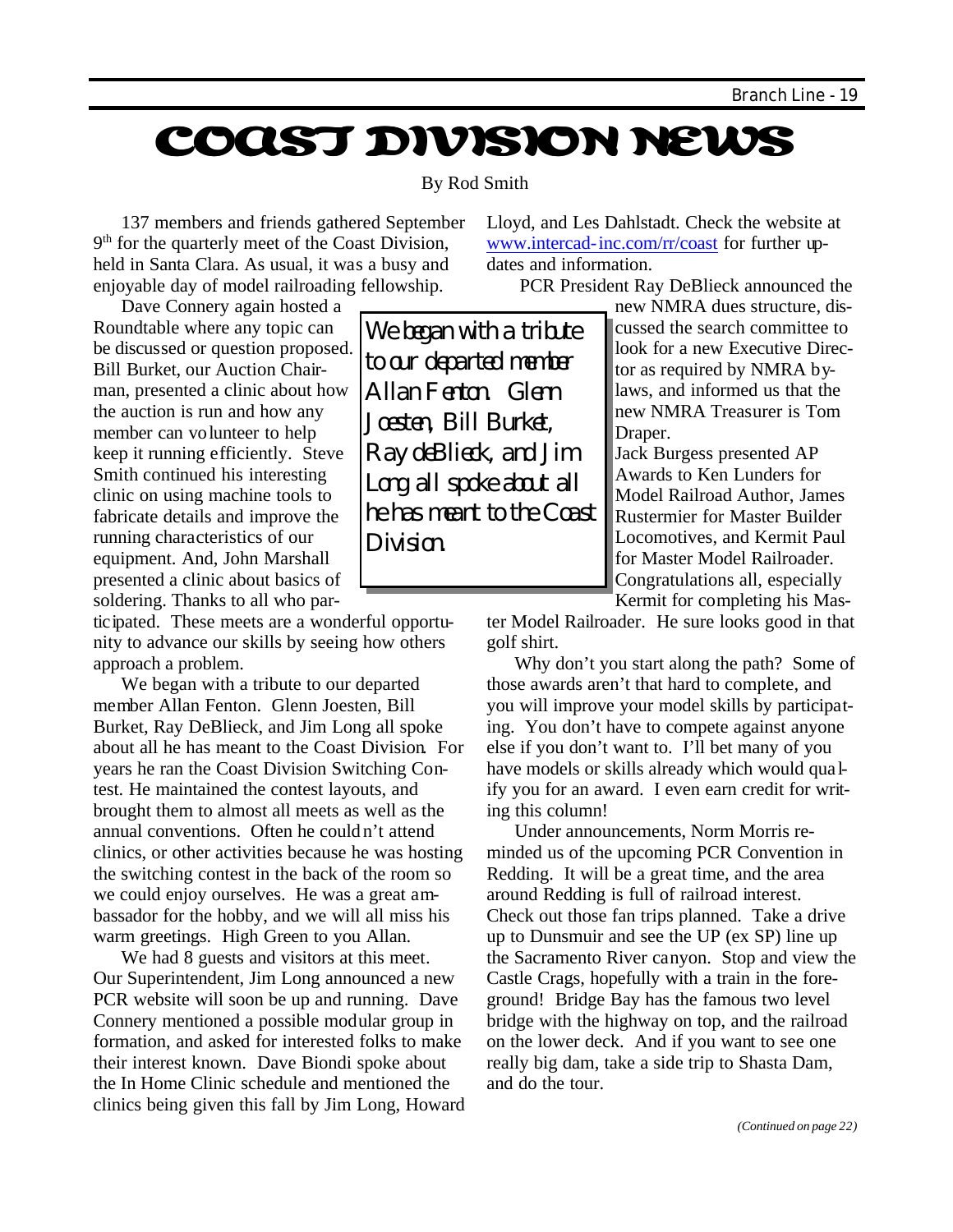That is it for now. Brewster Bird Daylight Director

#### **Daylight Division Director's report:**

Daylight division is hosting its February meet, February 16 at Tehachapi. Ask Doug Wagner for direction.

New Hobby manufacturer in DD area, a friend of Visalia Hobbies has produced a kit of a Civil War cannon. Rail gun that is in both a Dahlgren and a Parrot gun. Dahlgren was a 'Soda Bottle' shape muzzle loader smooth-bore, and the Parrot was a breech loaded rifled barrel canon. I believe they are six-pounders . The bigger versions of this cannon were twenty-pounders, but were much scarcer. The 'pounder' nomenclature refers to the size of the projectile, not the size of the powder bag required to fire the thing. This particular railway cannon prototype exists in South Carolina at a historical society. More on this later.

Daylight continues its monthly gathering at Visalia at St. Paul's Church, fourth Friday of the month (January 25) featuring slides by Brewster. Call him for details. (559-732-6096).

**Redwood Empire Division News** By Steve Skold

RED's meeting on November 18th at the Santa Rosa Boys and Girls Club, hosted by the SCMRS, will be the last show in this location as they will be moving out in January. Dave Givens gave a clinic on Athearn Locomotive overhauls. The Contest was non flanged wheel vehicles. Food and Drink was furnished by Shirley Mentzer. Layout tours after the meeting were hosted by Bill Williams and Don Bruner-Welch.

I am sad to announce that long time RED member and former long time member of the East Bay Club, Bob Dengle has passed away. He was instrumental in forming the modular group in Lakeport. I remember getting one of his SOB cards (Sweet Old Bob). We will miss Sweet Old Bob and wish his wife Thelma the best.

It was decided at the last Staff Meeting to reduce the number of meetings to four per year due to the lack of attendance and the cost of putting the meetings on. The 2002 schedule is as follows: February 24 at the Napa Club May 19 at the Vallejo Club August 4—picnic at Train Town at Sonoma November 3 at Santa Rosa

For details and directions, please read your Call Board or call me at 707-539-1782 or e-mail at SandCSkold@aol.com

*(Continued from page 8)* of San Rafael earned 96 points for the HO Open Fork Tipple #1 he entered in the Structure - Open points. class. Glen Geissinger of Avila Beach received 87.5 points on his HO scale Barn in Decline in the **(Achievement Program)** Structure - Novice class. Lastly, Scott Maze of Walnut Creek took Best In Show with his O scale Lunders has received an Achievement Program Lancashire & Yorkshire Rwy #31279 Butter Traffic Van which was awarded 117 points. At the National level, Robert Wirthlin was awarded 89 points for his scratch built E2 A-BB "The City of San Francisco". And finally, John Nullmeyer of Newark also received a Merit Award at the Coast

Division meet in June for his Union Pacific 4500 HP Veranda Turbine for which he received 105

I am happy to announce that PCR member Ken award for Association Volunteer.

If you are interested in the AP Program or Golden Spike Program, contact me for more details. My phone number, address, and e-mail address are listed in the Call Board on Page 23.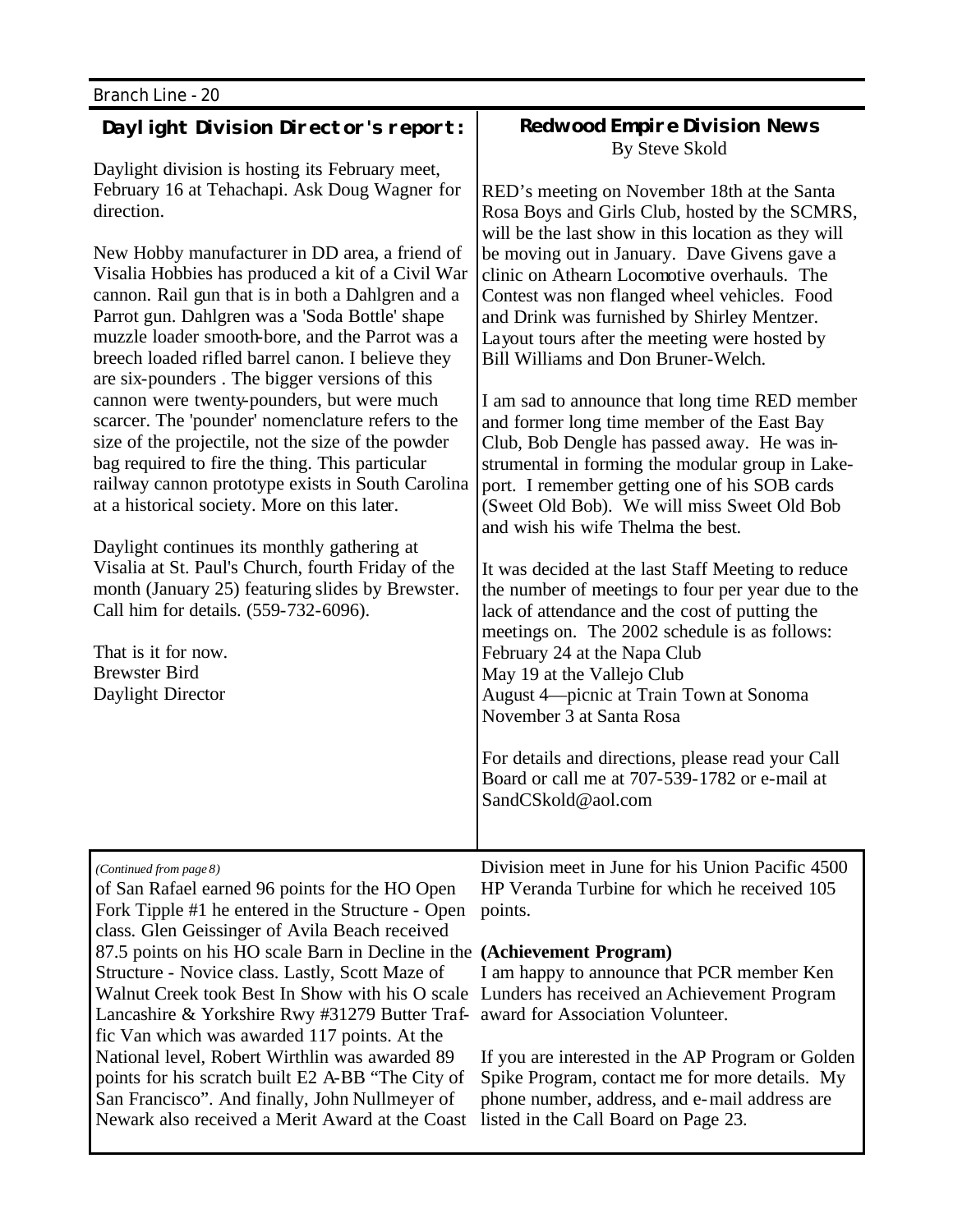# Club Info

#### MEADOWS RAILROAD CLUB

The Meadows retirement community in Napa model railroad club is constructing an L shaped double track main line HO layout 4' X 20' with a crossover and numerous dead end sidings. We meet on the 2nd Thursday of each month, at 2 PM in our Atrium Theater. Visitors are always welcome. It is best to phone ahead (707 - 253-7889)

#### NITTY GRITTY NARROW GAUGERS

The Nitty Gritty Narrow Gaugers is a round robin group of On3 modelers that meets bi-weekly in members homes in or near the Santa Clara Valley. Individual members construct modules following basic guidelines. We display our modular railroad twice a year. There are no officers, no dues and no bylaws. Contact Fred Verrier, 889 Brookgrove Ln., Cupertino, CA 95014(408) 253-9669

#### SAN LEANDRO HISTORICAL RAILWAY SOCIETY

The San Leandro Historical Railway Society models the Southern Pacific from Oakland/San Leandro to just east of Norden using the tri-level Donner Pass plan featured in the March '98 Model Railroader, It's housed in the former S. P., San Leandro depot, now located at 1302 Orchard Ave. in San Leandro (Just off Davis St.). Work sessions are Sat. 9:00AM - 1:30PM and Tues. 7:30PM - 9:30PM, business meetings on the first Friday at 7:30PM. Contact: Pat La-Torres at (510) 276-3121 or email at duhnerd@pacbell.net

#### SOUTH BAY HISTORICAL RAILROAD SOCIETY The South Bay Historical Railroad Society invites inter-

ested modelers to visit us in the historic Santa Clara Ca l-Train Depot, 1005 Railroad Avenue, Santa Clara, CA. on Tuesdays, 7:00 PM to 10:00 PM or Saturdays, 9:00 AM to 4:00 PM Phone (408) 243-3969 for more information about our group.

#### SOUTH BAY HISTORICAL RAILROAD SOCIETY

The South Bay Historical Railroad Society invites interested modelers to visit us in the historic Santa Clara Ca l-Train Depot, 1005 Railroad Avenue, Santa Clara, CA. on Tuesdays, 7:00 PM to 10:00 PM or Saturdays, 9:00 AM to 4:00 PM Phone (408) 243-3969 for more information about our group.

#### ELSIE

The Left Coast (Elsie) HOn30 group invites anyone interested to join us. We use existing standards for module construction but are not merely a modular group. Contact Al Sandrini in Bakersfield at 661-322-7955, John Spelce in Martinez at 925-228-3279, or Ken Lunders in Cupertino at 408-777-9572.

CALIFORNIA CENTRAL MODEL RAILROAD CLUB The California Central Model Railroad Club is located in the old Agnew depot (Santa Clara) of the Southern Pacific (4185 Bassett Street) directly across from the Lafayette Street main gate of Agnew State Hospital. The theme of the 15' by 50'HO club is western railroading running loosely from the Bay Area to Southern Oregon. We meet on Friday nights from around 7:30 until 11 PM. Official club operating sessions are held on the first and last Fridays of each month. Call (408) 988-4449 on operating nights, or contact Wayne Cohen at (408) 779-0707.

#### EEL RIVER VALLEY MODEL RAILROADERS

The Eel River Valley is a new club, with a NWP layout series of modules under construction. The club meets each Friday evening at 7:30 PM at the Humboldt County Fair Grounds Commercial Building NW corner, Ferndale, CA 95536. Write to P.O. Box 950, Fortuna, CA 95540 or call Ron Plies at 707-725-9063 for more information.

#### BAY AREA NTRAK MODEL RAILROAD CLUB

The Bay Area Ntrak Model Railroad Club invites N scale model railroaders to visit us at the Wells Fargo Express Room, Southern Pacific Railroad depot, 902 Loring Avenue in Crockett on Wednesdays and Saturdays between 10 A.M. and 3 P.M. for additional information please contact: Bob Lewis, 925-283-6838; or via e-mail at boblewis@ix. netcom. com.

#### SILICON VALLEY LINES

The Silicon Valley Lines is located at 148 E. Virginia St. San Jose, CA. It meets every Friday evening from 7:30 PM until 11:30 PM. Business meetings are held on the first Friday of each month and operating sessions are held on the last Friday of the month. The Silicon Valley Lines is an HO layout utilizing DCC for realistic operations, computer generated train orders and radio based dispatching. For additional information, contact Mark Gurries at 408-377- 0544.

#### WALNUT CREEK MODEL RAILROAD SOCIETY The Walnut Creek Model Railroad Club holds regular monthly public operating sessions on the third Sunday, from 1-5 and the last Friday of each month from 8-10 PM. The club is located at 2751 Buena Vista Ave. (Larkey Park), Walnut Creek, CA. Phone (925) 937-1888 [recorder]. Visit our web site at www.wcmrs.org

#### SACRAMENTO MODEL RAILROAD CLUB

The Sacramento Model Railroad Club is located at 1990 Grand Ave., Sacra mento, CA and can be reached on (916) 927-3618. The Sierra Central Railroad has both standard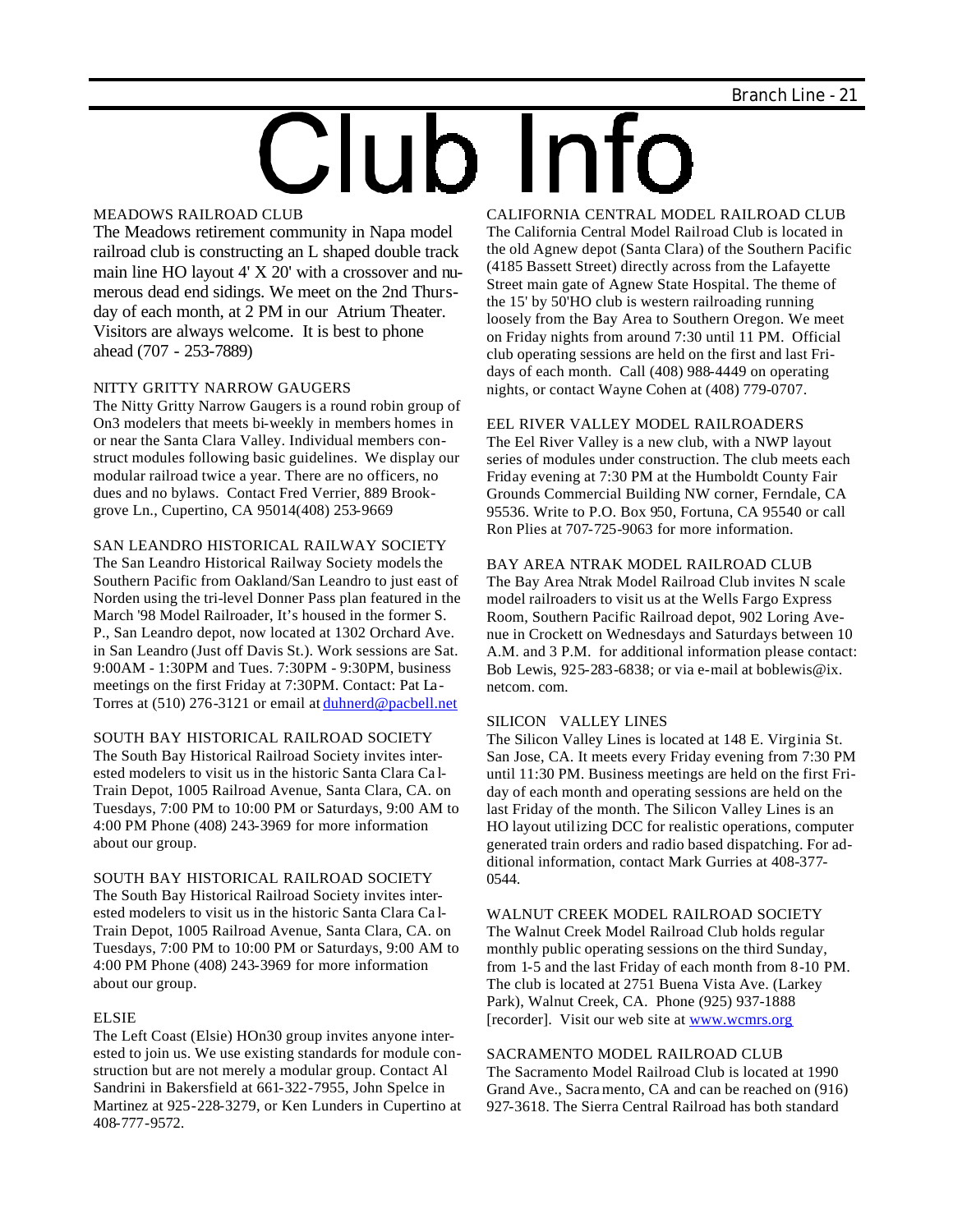gauge HO and narrow gauge HOn3 divisions. Interested prospective members can stop in on Wednesday or Friday evenings after 7:30 PM or check out our web page at http:// members.aol.com/dmegeath/index.html

#### COASTAL VALLEY LINES

Coastal Valley Lines (CVL) is an informal association of novice to advanced model railroaders who live in Sonoma County that meets on the first Thursday of each month at 7:30pm we operates our HO scale modular railroad at local public shows. Prospective members can obtain more information from Brad Squires at (707) 568-4298 or Don Hanesworth at (707) 823-9615. Our web site is: **home.** pacbell.net/jrolston.

#### HUMBOLDT BAY & EUREKA MODEL RAILROAD CLUB

The Humboldt Bay & Eureka Model Railroad Club meets at their clubhouse and layout; located at 10 West 7th Street, Suite #C in Eureka, on Saturday nights from 7:00 pm on. Visitors are always welcome. Business meetings are held on the first Saturday of each month at 7:30 pm. Interested parties should contact: David Berriman P.O. Box 915, Arcata, CA 95518 (707) 825-7689

#### MOTHER LODE MODEL RAILROAD CLUB

The Mother Lode Model Railroad Club meets every Wednesday evening at 7:00PM in the old historic primary school building located in Sutter Creek.. Additional meetings normally are also held every Saturday at 9:00 AM. We are a modular HO club and are fully DCC operational. For further information call Joe Stafford at 209 245-5016.

#### SACRAMENTO MODULAR RAILROADERS

Most of our events are operating sessions, where we make up trains in our large switch yard, and send road crews out to switch cars into and out of industries at the towns along the main line. The club owns a large main yard, the corner modules, some special modules, and some rolling stock. Members own their own modules and rolling stock. For the latest club information, check out our web site at http:// saccentral.railfan. net/, or call Dick Witzens at (916) 966- 4592.

#### TRI-CITIES MODEL RAILROAD CLUB

The Tri-Cities Club meets in the restored Niles Depot at 36997 Mission Blvd., Fremont. The club has both N and HO scale layouts. Work nights are Friday, the business meeting is the 1st Tuesday of the Month and operating session are on the 1st and 3rd Sunday. For more information contact Stanley Keiser on (510) 791-1504.

#### *(Continued from page 19)*

Jim Long asked for help with some of the vacant positions in the Coast Div. Board of Operations. It's not a lot of work when everyone helps out. Chuck Mitchell announced there will be a Youth Contest for the next Coast Meet in December. Plan to bring a youngster to that meet. We need to interest the next generation in this fascinating hobby.

Stan Keyser noted that October 20<sup>th</sup> is the 100<sup>th</sup> anniversary of the Niles Depot. There will be a celebration, and a swap meet will be held. The HO and N layouts will be operating, as well as possibly a G scale pike outside. The depot will be open for tours, and a lot of railroad history, especially about the Niles area is on display.

The business meeting adjourned at 12:50PM and the auction began. There were about 285 Items in the live auction, as well as a lot of magazines available. The raffle was won by Mike Raposa and John Brooke. Congratulations. As usual, the Rainbow Girls provided us with a lot of fine food and drink. Funny thing though, it seemed the Rainbow Girls are aging like we modelers. All adults this time! Seems there was a council meeting for the girls so their parents and sponsors ran the food concession for us this time. Thanks for all their efforts. Sure is nice to know lunch will be available, and they always have such a selection to choose from. It's as though all our meets are held at a deli.

Gary Schrader introduced the fall schedule of layout tours, which were open the weekend of Sept. 15-16. I was able to visit several layouts I had not seen before, as well as some of my favorites from past tours. What a selection there was! Couldn't possibly see them all. Gary has done a wonderful job with this program since Ken Lass moved to Oregon, and provided very clear maps to each open layout. He plans to do the tours again in the spring, so plan to participate. You are bound to get some wonderful ideas from the layouts you see. And meet some fine layout owners and modelers. I sure did.

Rod Smith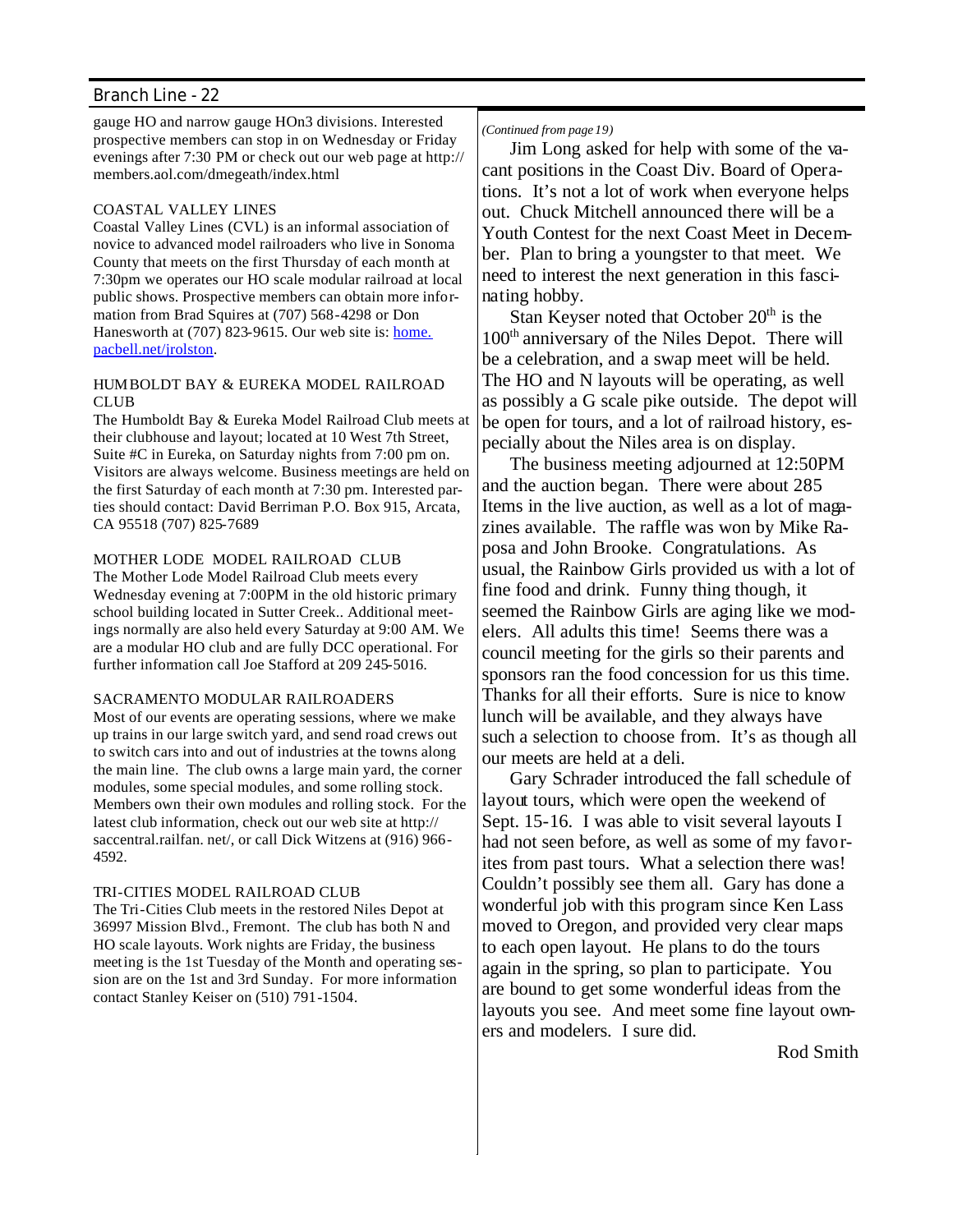#### *(Continued from page 6)*

Chairpersons review the report and sent him their comments by December 15. A final report will be submitted to the Board next year.

**Proposed Member Aid Committee.** President Ray deBlieck explained that Member Aid means answering questions of members—questions

about the NMRA and model railroading. The questions are answered at the local level if possible; if not, they are referred up the chain. The Directors were asked to inquire in their Divisions about interest in setting up a Mem-



ber Aid Program. A person would be needed in each Division and someone at the Regional level willing to handle questions from members. It would mean working with e-mail and phone calls at home.

**Future of the Hawaiian Division.** The Board discussed options for the future of the Hawaiian Division, ranging from doing nothing to absorbing it into another Division. It concluded NMRA member participation in the Hawaiian Division as currently structured should be encouraged. The Board recognized that a newsletter sent to all NMRA members in Hawaii may be of benefit, and approved financial support for six issues a year.

**Subdivision Meetings to Improve Member Participation.** Gus Campagna, Redwood Empire Division Director, described the "subdivision" approach to meetings in Division 4 of the Pacific Northwest Region. He said there were four separate meetings each month at different locations around the division, especially in the winter. The idea is to encourage members to get together in smaller groups closer to home. A similar approach is being considered in the Redwood Empire Division, which is spread from Marin County on the south to Del Norte County at the Oregon border.

**Allan Fenton and the** *Timesaver* **Layout.** Allan Fenton of the Gorre & Daphetid Operators passed away on August 26. He was a regular fixture in the Coast Division and at PCR Conven-

tions running the Switching Contest on the two John Allen *Timesaver* layouts. The plan is to donate the original *Timesaver* built by John Allen to the NMRA Howell Day Museum and

the second *Timesaver* (a copy of the original) to the San Diego Model Railroad Museum. To replace these for continuing the Switching Contests, the Board authorized \$200 to each PCR Division that would like to build an upgraded replica of the original and maintain it. As a memorial to Allan, the Board directed that each replica shall include a plaque with the words: "Built in Memory of Allan Fenton."

**Miscellaneous Items.** The former PCR website was not maintained and has been turned off. A new website will be developed as soon as a webmaster is appointed. It was noted that PCR merchandise from past conventions is sitting in boxes in garages and needs to be moved. The Region may try selling it on ebay.com and at the PCR Convention in Redding. Ken Lunders, Contest Committee Chairperson, reported that the "Tug-of-War" contest equipment is currently stored in his car and needs a home and someone to take care of it.

**The next meeting** of the PCR Board of Directors will be on May 1, 2002 at the PCR Convention in Redding.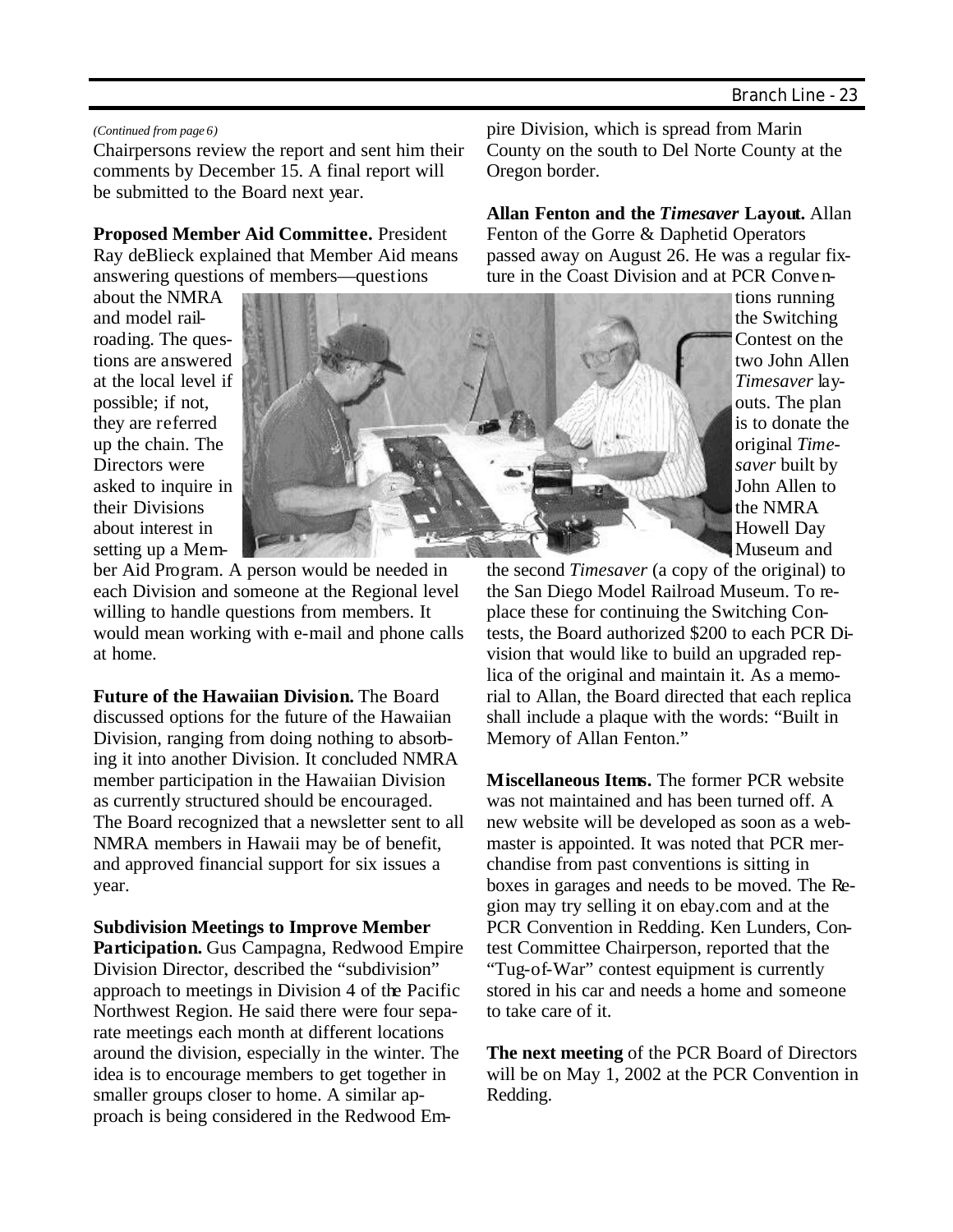#### *(Continued from page 4)*

the tank to the car, added the trucks and then finished the model with some dry-brushed rust. Building and painting the model was an enjoyable two evening project.

#### **West Side Lumber Company 12' Loading**

**Flat**, Rio Grande #3062-TF listed for \$12.00. This little jewel was a gift from fellow PCR member John Spelce – Thanks John! This car is a unique, short, four wheeled flat car with builtin ramps. It was used mostly in the Tuolumne yard as a portable ramp to load heavy equipment on other flats for hauling to the woods. The model goes together easily in a short evening's

'WEST SIDE". The model is for first caboose #2 as at appeared after 1937. Since I am modeling 1929, it was an easy task to leave off the diagonal side braces and end railings, which were added in '37, effectively back dating the caboose to its 1919 to 1937 appearance.

 When I first opened the box I had a very pleasant surprise. The body parts were all of beautifully done laser-cut wood, the first Rio Grande model I had built with this construction feature. The instructions are similar to the others containing isometric drawings of the Floor Assembly with 10 steps, another isometric of the Body with 8 steps, some car history, and a painting description.

> I spent about two evenings on the model, working on the floor and body simultaneously. The prototype was built on a flat car so you are essentially making a flat car similar to the one under the tank car. However, the flooring on this one is a single

modeling, including the painting. I followed the 6 steps laid out in the instructions which are similar to the tank car. The car is com-

posed of a white metal frame, two white metal side frames, plastic wheel sets, castings for the two ramps and wood for the deck. Af-



Four WSLC cars from Rio Grande Models at the Tuolumne Mill on Dave's Layout - In front, 12' loading flat. In back from left to right caboose #2, refer #1 and tank #7

ter cleaning the castings with a small file I ACC the metal parts together, adding the wheel sets as the second side frame was attached. I then stained the wood with Alcohol and India Ink and painted the metal parts with Floquil Grimy Black. The wood decking was attached to the frame, the two ramps added and some rust drybrushed on exposed metal parts. I decided not to add couplers (the prototype always used link and pins) as I intend to have this car permanently parked in the Tuolumne yard.

**West Side Lumber Company Caboose #2**, Rio Grande #3079-C2 listed for \$30.00. West Side cabooses are in a category all by themselves. Each had a homespun character that just screams laser cut piece. I stained the floor assembly with the India Ink solution when it was completed. The body went together wonderfully well using carpenter glue to hold the sides and ends together with corner braces.

The main and cupola roofs are curved on this car. Following the instructions, I wet the two pieces and wrapped them around a soda can to dry, holding them in place with rubber bands. Next morning they had a perfect curve to fit the end pieces. I drilled holes where they were marked and added grabs made form the supplied wire. I then brush painted the interior with Star Brands West Side Cab Interior Green paint. When this was dry I added the roof and covered the roof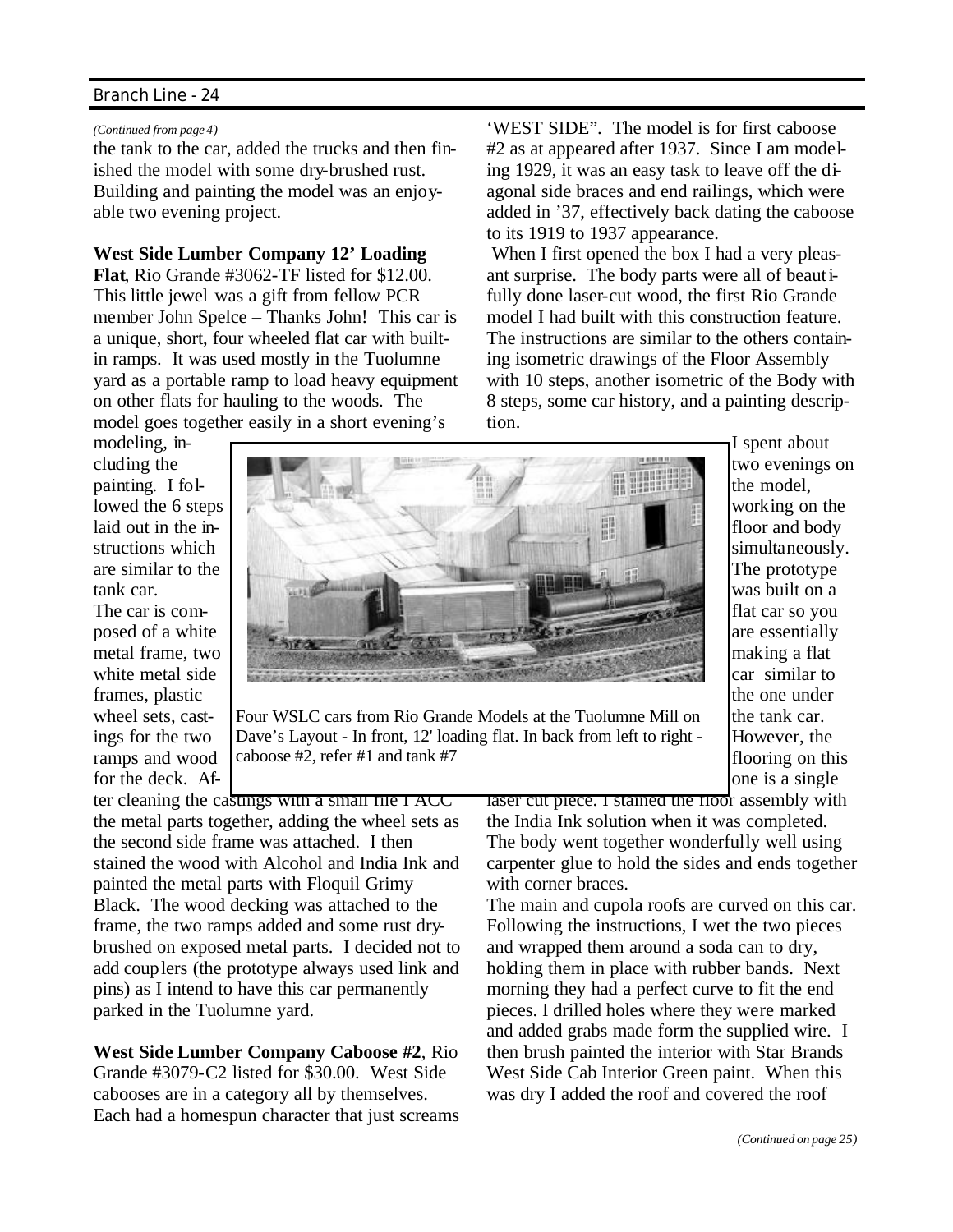#### *(Continued from page 24)*

with a single ply of facial tissue held on with Floquil Grimy Black paint. I added glazing (not provided in the kit) to the windows and the stove smoke stack. The side of the floor and the caboose body exterior were painted with Star Brands West Side Red. Actually this paint came out too red for my tastes and I expect I will go back and doctor it up to create a more faded appearance.

The Carter Brothers trucks and NWSL wheels were assembled and painted Grimy Black and Micro-Trains 1015 couplers were assembled and added to the kit pockets. With the body attached to the floor the model looks exactly like photos of the car in service on the West Side.

**West Side Lumber Company Reefer #1**, Rio Grande #3066-RF listed for \$30.00. This model also uses laser cut wood parts and in many respects is very similar to the caboose kit. Why would you have a reefer on a logging line you ask? On the West Side they had 3 home-built reefers to haul prodigious amounts of food to the woods camps to feed the loggers. Food was often the single most important characteristic that helped a logger decide which company he would work for and the West Side management understood this.

The instructions in this kit are somewhat more abbreviated than the above kits and include an isometric drawing, 11 construction steps, some history and painting information, photos of the prototype and model and a list of included parts. Actually I am glad I had finished the other cars before I started this one as I knew exactly what to do although it might not have been clear from the directions. Everything goes together extremely well and I used the same basic steps as above for the caboose, since this car was also home built on a previous flat car.

One difference is this car had a corrugated roof. The instructions say to slightly curve the supplied corrugated material before attaching to the roof. I immediately got a soda can (by the way, a beer can works equally well!) and curved the roof material around it for a perfect fit. The isometric doesn't show them but there are a series

of 11 curved laser-cut ribs that resemble the wing pieces from an old "stick and paper" model airplane kit. These fit into small slots in the sidewall tops and prototypically support the corrugated roof. The car includes end vents, side doors, an ice hatch, side ladders, bottom steps, brake staff and wheel and roof walk. I colored the under frame assembly with India Ink, painted the sides with Floquil Red Oxide and the roof with Floquil SP Lettering Gray. I painted the roof walks in Oxide separately and added them once the roof paint was dry. The trucks are Rio Grande's 4 foot Carter Brothers and I added the Micro-Trains couplers to complete this very nice car.

The owner of Rio Grande Models is Eric Bracher, a really neat guy you probably have met if you have been around Narrow Gauge events very often. Eric is a past NMRA and PCR President and Honorary Life Member of the NMRA. As you can probably tell, I really like his many kits -- my only gripe is they come in a small box so when the model is complete you either have to keep it on the layout all the time or find a box for it. I have been using old boxes checks come in to store the Rio Grande rolling stock pieces I do not have in service on the layout. You can find Rio Grande on the net at: http://www.railwayeng.com/rgm/index.htm where their entire line of products is listed. The address is PO Box 4463, Santa Clara, CA 95056, e-mail is RGModels@aol.com and phone/fax is (408) 867-0322.

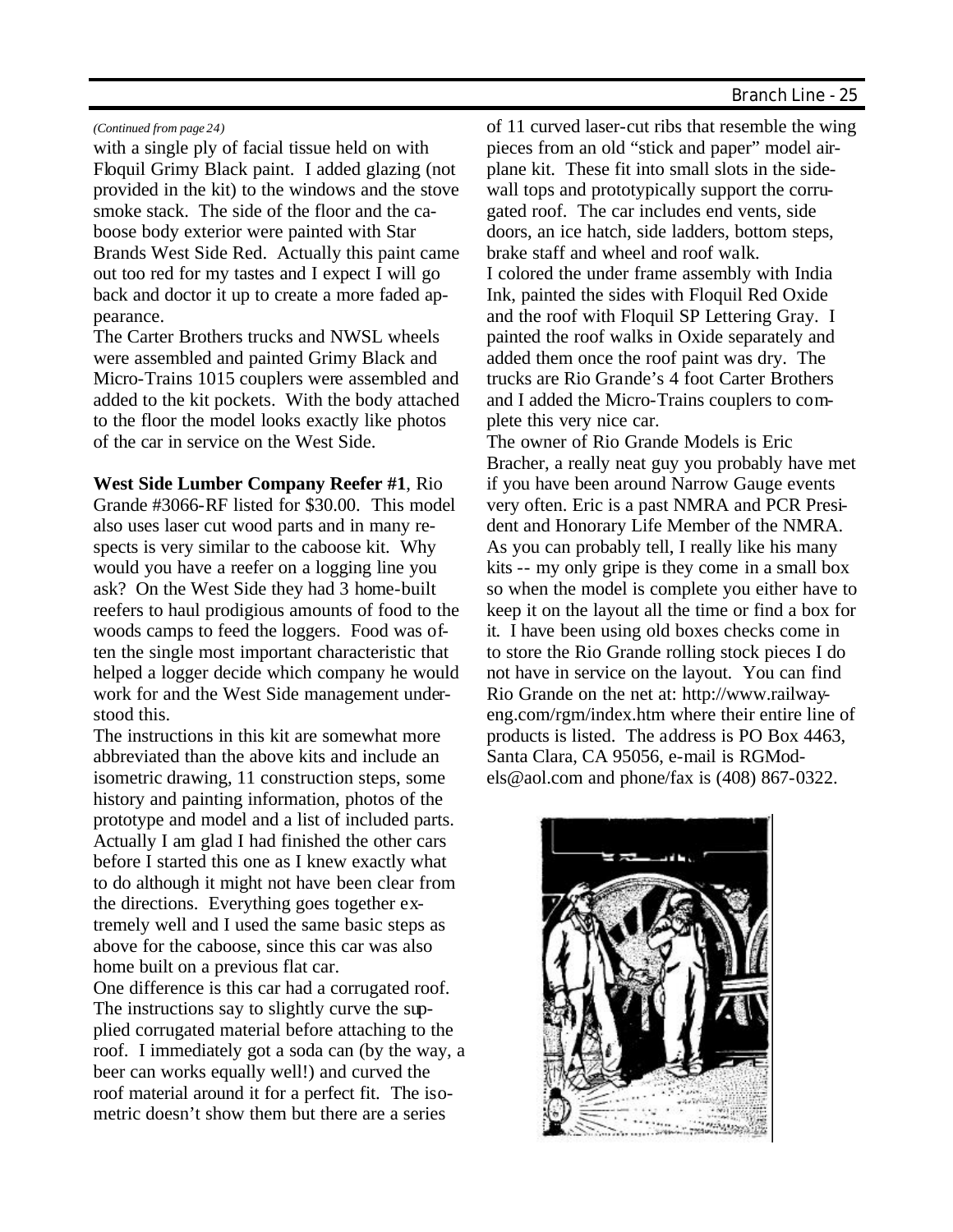|                                                                                                                                                                                                                                                                                                                                          | 07/01<br><b>MEMBERSHIP APPLICATION</b><br><b>PACIFIC COAST REGION</b><br>NATIONAL MODEL RAILROAD ASSOCIATION                                                                                                                                                   |
|------------------------------------------------------------------------------------------------------------------------------------------------------------------------------------------------------------------------------------------------------------------------------------------------------------------------------------------|----------------------------------------------------------------------------------------------------------------------------------------------------------------------------------------------------------------------------------------------------------------|
|                                                                                                                                                                                                                                                                                                                                          |                                                                                                                                                                                                                                                                |
|                                                                                                                                                                                                                                                                                                                                          |                                                                                                                                                                                                                                                                |
|                                                                                                                                                                                                                                                                                                                                          |                                                                                                                                                                                                                                                                |
|                                                                                                                                                                                                                                                                                                                                          |                                                                                                                                                                                                                                                                |
|                                                                                                                                                                                                                                                                                                                                          |                                                                                                                                                                                                                                                                |
| I want to become a member of the National Model Railroad Association and the Pacific Coast Region of the NMRA. I have checked<br>below the type of membership I desire and have enclosed the proper amount in a check payable to: PCR-NMRA. I understand that<br>membership in the Pacific Coast Region requires membership in the NMRA. |                                                                                                                                                                                                                                                                |
| $\Box$ PCR and NMRA for one year at \$40.00<br>$\Box$ PCR and NMRA for five years \$185.00<br>$\Box$ NMRA Affiliate and PCR at \$23.00<br>(No NMRA Newsletter)<br>□ NMRA YOUTH and PCR at \$28.00                                                                                                                                        | $\Box$ PCR only (requires NMRA membership# above) at \$6.00<br>$\Box$ PCR only - five years (requires NMRA # above) at \$25.00<br>□ PCR Family Associate at \$1.00 (Must have Regular PCR<br>member as sponsor)<br>$\Box$ Check here if this is a renewal PCR# |
| Life Memberships in both the NMRA and PCR are available. Contact the Member Services Chairman for actu-<br>arial quote.                                                                                                                                                                                                                  |                                                                                                                                                                                                                                                                |
| Send Application form and remittance to: PCR Member Services, 530 Fig Tree Lane, Martinez, CA 94553. A-<br>low 3-6 weeks for processing.                                                                                                                                                                                                 |                                                                                                                                                                                                                                                                |

#### **The Golden Spike Award**

The Golden Spike Award will be awarded to any NMRA member who does not hold MMR status. It will be administered by the Regional and Divisional Achievement Program Chairman under the direction of the National Achievement Program Chairman. AP regulations and definitions apply for scratchbuilt and super detailed. To qualify for the award the member must complete the following checklist, obtain the signature of the Divisional AP Chairman, or another NMRA member designated by the Divisional AP Chairman. The Divisional AP Chairman will submit the signed form to the Regional AP Chairman who will issue the Golden Spike Award Certificate.

#### **Qualifications for the Golden Spike Award**

1. Rolling stock (Motive power and cars)

|  |  | Display six (6) units of rolling stock (Scratchbuilt, craftsman, or detailed commercial kits). |  |
|--|--|------------------------------------------------------------------------------------------------|--|
|  |  |                                                                                                |  |

2. Model Railroad Setting (Structures and Scenery)

|          | 2. MOGE Railroad Setting (Structures and Scenery)                                                                                 |
|----------|-----------------------------------------------------------------------------------------------------------------------------------|
|          | Construct a minimum eight (8) square feet of layout.                                                                              |
|          | Construct five (5) structures (Scratchbuilt, craftsman or detailed commercial kits). If a module                                  |
|          | has less than five structures, additional ones separate from the scene may be used.                                               |
|          | 3. Engineering (Civil and Electrical)                                                                                             |
|          | Three (3) types of trackage required (turnout, crossing, etc.). All must be properly ballasted and                                |
|          | installed on proper roadbed. Commercial trackage may be used.                                                                     |
|          | All installed trackage must be properly wired so that two trains can be operated simultaneously.                                  |
|          | (Double-track main, single-track main with sidings, and block or command control).                                                |
|          | Provide one additional electrical feature such as powered turnouts, signaling, turnout indication                                 |
|          | lighted buildings, etc.                                                                                                           |
| Member   |                                                                                                                                   |
|          | State Zip Code<br>Address and the contract of the contract of the contract of the contract of the contract of the contract of the |
| Scale __ | <b>Type of Pike Example 20</b>                                                                                                    |
|          |                                                                                                                                   |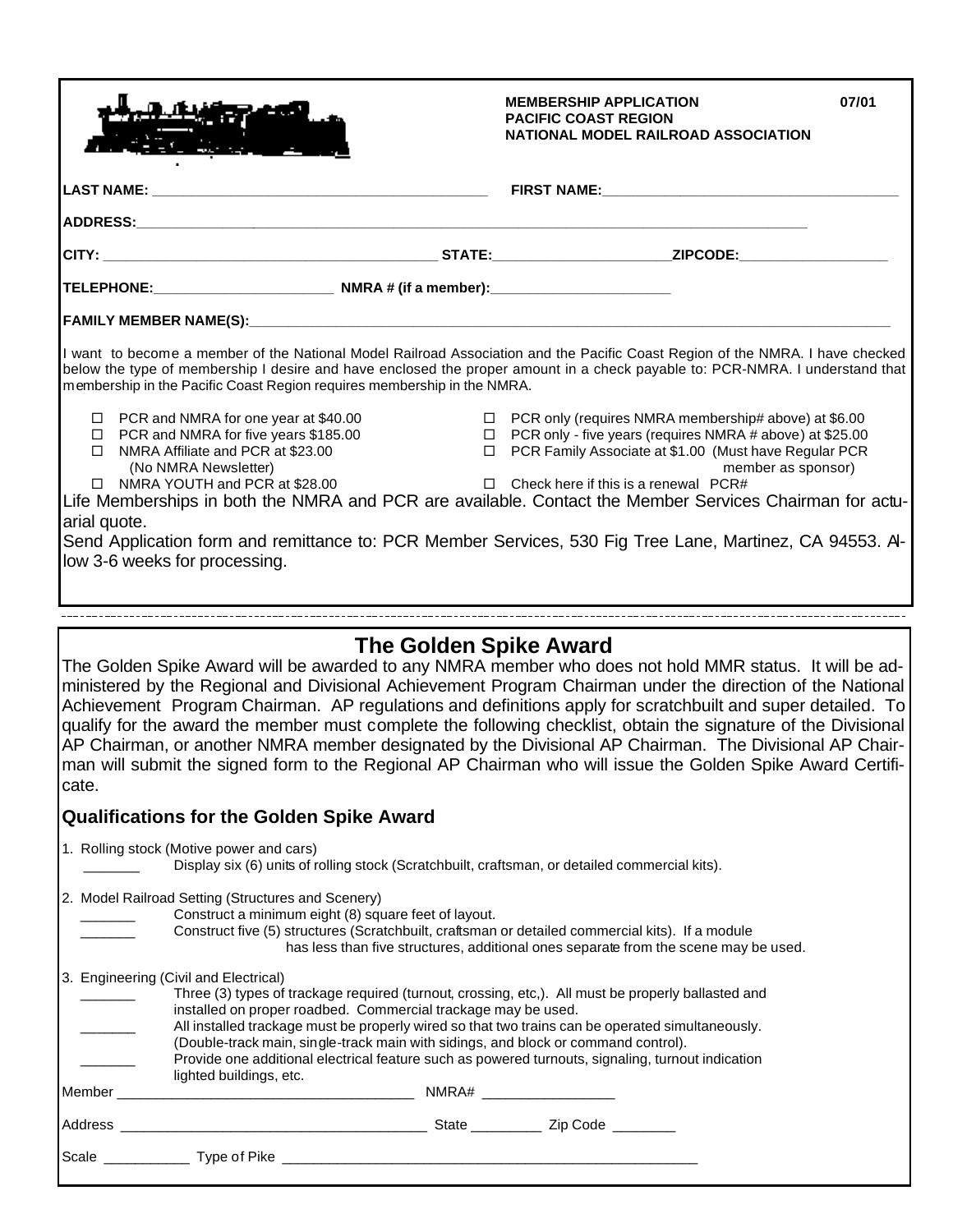|                                                                                                                                                                                                                                                                 |                                                                                                                                                                                     | Callboard                                                                                                                                                                                                                                                   |                                                                                                                                               |                                                                                                                           |
|-----------------------------------------------------------------------------------------------------------------------------------------------------------------------------------------------------------------------------------------------------------------|-------------------------------------------------------------------------------------------------------------------------------------------------------------------------------------|-------------------------------------------------------------------------------------------------------------------------------------------------------------------------------------------------------------------------------------------------------------|-----------------------------------------------------------------------------------------------------------------------------------------------|---------------------------------------------------------------------------------------------------------------------------|
| President<br>RAY deBLIECK<br>1304 SANTA CLARA AVE<br>ALAMEDA, CA 94501<br>(510) 521-9778<br>RaydBCS@aol.com                                                                                                                                                     | <b>Trustee</b><br>RAY deBLIECK<br>1304 SANTA CLARA AVE<br>ALAMEDA, CA 94501<br>(510) 521-9778<br>RaydBCS@aol.com                                                                    | <b>Vice President</b><br><b>GENE MAYER</b><br>4349 VIRGUSELL CIRCLE<br>CARMICHAEL, CA 95608<br>(916) 486-0934<br>GeneFWRR@aol.com                                                                                                                           | <b>Treasurer</b><br>LARRY ALTBAUM<br>40 LIVE OAK LANE<br>DANVILLE, CA 94506<br>(925) 736-8160<br>emerbaum@msn.com                             | Secretary<br>RICHARD L. KOLM<br>3535 ARCADIAN WAY<br>CASTRO VALLEY, CA 94546<br>510) 538-8973<br>IronHorseK@aol.com       |
| <b>Daylight Division</b><br><b>BREWSTER BIRD</b>                                                                                                                                                                                                                | <b>Coast Division</b><br><b>JACK WALL</b><br>266 SOUTH SEA WAY<br>LIVERMORE, CA 94550<br>(925)294-9766                                                                              | <b>Board of Directors</b><br><b>Sierra Division</b>                                                                                                                                                                                                         | <b>Redwood Empire Division</b><br><b>GUS CAMPAGNA</b><br>323 WILLOW AVE.<br>CORTE MADERA, CA 94925<br>(415) 924-4992                          | <b>Hawaiian Division</b>                                                                                                  |
| WBirdMEC@aol.com                                                                                                                                                                                                                                                | JackWall@aol.com                                                                                                                                                                    |                                                                                                                                                                                                                                                             | campgus@earthlink.net                                                                                                                         |                                                                                                                           |
| Editor<br><b>BILL KAUFMAN</b><br>623 LAS COLINDAS RD<br>SAN RAFAEL CA 94903<br>(415) 491-0543<br>Bkaufman@aardvarklearning.com<br><b>Daylight Division</b><br>DOUG WAGNER                                                                                       | <b>Circulation Manager</b><br><b>NORMAN MORRIS</b><br>727 RIDEOUT WAY<br>MARYSVILLE, CA 95901<br>(530) 742-6930<br>nomanmorris@cs.com<br><b>Coast Division</b>                      | <b>Publications Department</b><br>Webmaster<br><b>Sierra Division</b><br><b>DAVID EPLING</b>                                                                                                                                                                | <b>Redwood Empire Division</b><br><b>JOHN ROLSTON</b>                                                                                         | <b>Hawaiian Division</b>                                                                                                  |
| 14008 TIERRA BLANCA AVE.<br>BAKERSFIELD, CA 93312<br>(661) 589-0391<br>Carldw@aol.com                                                                                                                                                                           |                                                                                                                                                                                     | 3034 WENTWORTH DRIVE<br>STOCKTON, CA 95209-2133<br>(209)475-0447<br>ccrails@mediaone.net                                                                                                                                                                    | 240 CHASE STREET<br>SONOMA, CA 95476<br>(707) 938-5478<br>jrolston@pacbell.net                                                                |                                                                                                                           |
| <b>Member Services</b><br><b>BOB FERGUSON</b><br>530 FIG TREE LANE<br>MARTINEZ, CA 94553<br>(925) 228-6833<br>BobPCRCD@aol.com<br><b>Daylight Division</b>                                                                                                      | <b>Member Promotion</b><br><b>Coast Division</b>                                                                                                                                    | <b>Membership Department</b><br><b>Computer Records</b><br><b>BOB FERGUSON</b><br>530 FIG TREE LANE<br>MARTINEZ, CA 94553<br>(925) 228-6833<br>BobPCRCD@aol.com<br><b>Sierra Division</b>                                                                   | <b>Redwood Empire Division</b><br>MIKE MC SWEEN                                                                                               | <b>Hawaiian Division</b>                                                                                                  |
|                                                                                                                                                                                                                                                                 |                                                                                                                                                                                     |                                                                                                                                                                                                                                                             | 381 ELY ROAD N<br>PETALUMA, CA 94954<br>(707) 762-8585                                                                                        |                                                                                                                           |
| <b>General Chairman</b><br><b>JACK BURGESS, MMR</b><br>36129 SANDALWOOD ST.<br>NEWARK, CA 94560<br>510-797-9557<br>jack@yosemitevalleyrr.com                                                                                                                    |                                                                                                                                                                                     | <b>Achievement Department</b>                                                                                                                                                                                                                               |                                                                                                                                               |                                                                                                                           |
| <b>Daylight Division</b><br>ALAN ROGERS<br>220 17TH ST.<br>BAKERSFIELD,,CA 93301<br>$(661)$ 325-8106                                                                                                                                                            | <b>Coast Division</b><br><b>FRED VERRIER</b><br>889 BROOKGROVE LN.<br>CUPERTINO, CA 95014<br>(408) 253-9669                                                                         | <b>Sierra Division</b>                                                                                                                                                                                                                                      | <b>Redwood Empire Division</b><br><b>HAROLD MENTZER</b><br>102 BERNA AVE<br>NAPA, CA 94559<br>(707) 226-5153                                  | <b>Hawaiian Division</b><br><b>BOONE MORRISON</b><br>PO BOX 131<br>VOLCANO, HI 96785<br>(808) 967-7512<br>boone@aloha.net |
|                                                                                                                                                                                                                                                                 |                                                                                                                                                                                     | <b>Contest Department</b>                                                                                                                                                                                                                                   |                                                                                                                                               |                                                                                                                           |
| <b>General Chairman</b><br><b>KEN LUNDERS</b><br>22530 KINST CT.<br>CUPERTINO, CA 95014<br>(408) 777-9572<br>ken@intercad-inc.com<br><b>Daylight Division</b><br><b>BILL SCOTT</b><br>341 EVERGREEN<br>CLOVIS, CA 93612<br>(559) 298-7715<br>vallyflyer@aol.com | <b>Model Contest</b><br><b>KEN LUNDERS</b><br>22530 KINST CT.<br>CUPERTINO, CA 95014<br>(408) 777-9572<br>ken@intercad-inc.com<br><b>Coast Division</b><br><b>JAMES RUSTERMEIER</b> | <b>Photo Contest</b><br><b>JIM PROVIDENZA</b><br>16 DRAKE CT.<br>SAN RAFAEL, CA 94903<br>(415) 472-6715<br>RRJIM@aol.com<br><b>Sierra Division</b><br><b>NORM MORRIS</b><br>727 RIDEOUT WAY<br>MARYSVILLE, CA 95901<br>(530) 742-6930<br>nomanmorris@cs.com | <b>Redwood Empire Division</b><br><b>FRANK GEORGE</b><br>1911 MIDWAY DRIVE<br>SANTA ROSA, CA 95405<br>(707) 546-4923                          | <b>Hawaiian Division</b><br><b>BOONE MORRISON</b><br>PO BOX 131<br>VOLCANO, HI 96785<br>(808) 967-7512<br>boone@aloha.net |
| <b>Department Chair</b><br><b>JIM LONG</b><br>47464 CHOLLA STREET<br>FREMONT, CA 94539<br>(510) 651-3467<br>JimCLong@aol.com                                                                                                                                    |                                                                                                                                                                                     | <b>Convention Department</b><br>2002 - Redding<br><b>NORM MORRIS</b><br>727 RIDEOUT WAY<br>MARYSVILLE, CA 95901<br>(530) 742-6930<br>nomanmorris@cs.com                                                                                                     |                                                                                                                                               |                                                                                                                           |
| <b>Daylight Division</b>                                                                                                                                                                                                                                        | <b>Coast Division</b>                                                                                                                                                               | <b>Division Superintendents</b><br><b>Sierra Division</b>                                                                                                                                                                                                   | <b>Redwood Empire Division</b>                                                                                                                | <b>Hawaiian Division</b>                                                                                                  |
| <b>BOB RANDALL</b><br>2212 B STREET<br>BAKERSFIELD, CA 93301<br>(661) 859-0636<br>daylightBR@aol.com                                                                                                                                                            | <b>JIM LONG</b><br>47464 CHOLLA STREET<br>FREMONT, CA 94539<br>(510) 651-3467<br>JimCLong@aol.com                                                                                   | DAVE LAUDERDALE                                                                                                                                                                                                                                             | <b>BOB MOUNTJOY</b><br>4932 HIDDEN MEADOWN WAY<br>ANTELOPE, CA 94583<br>(916) 728-1205                                                        | <b>BOONE MORRISON</b><br>PO BOX 131<br>VOLCANO, HI 96785<br>(808) 967-7512<br>boone@aloha.net                             |
| <b>Daylight Division</b><br><b>DOUG WAGNER</b><br>14008 TIERRA BLANCA AVE.<br>BAKERSFIELD, CA 93312<br>(661) 589-0391<br>Carldw@aol.com                                                                                                                         | <b>Coast Division</b><br><b>ROD SMITH</b><br>Railgeezer@aol.com                                                                                                                     | <b>Division Chief Clerk</b><br><b>Sierra Division</b><br><b>GENE MAYER</b><br>4349 VIRGUSELL CIRCLE<br>CARMICHAEL, CA 95608<br>(916) 486-0934<br>GeneFWRR@aol.com                                                                                           | <b>Redwood Empire Division</b><br><b>HOWARD BROWN</b><br>2321 SUNRISE AVE<br>SANTA ROSA, CA 95409-4038<br>(707) 578-7167<br>howardb@sonic.net | <b>Hawaiian Division</b>                                                                                                  |
| <b>Daylight Division</b>                                                                                                                                                                                                                                        | <b>Coast Division</b>                                                                                                                                                               | <b>Division Paymaster</b><br><b>Sierra Division</b>                                                                                                                                                                                                         | <b>Redwood Empire Division</b>                                                                                                                | <b>Hawaiian Division</b>                                                                                                  |
| <b>DOUG WAGNER</b><br>14008 TIERRA BLANCA AVE.<br>BAKERSFIELD, CA 93312<br>(661) 589-0391<br>Carldw@aol.com                                                                                                                                                     | <b>BOB FERGUSON</b><br>530 FIG TREE LANE<br>MARTINEZ, CA 94553<br>(925) 228-6833<br>BobPCRCD@aol.com                                                                                | <b>GENE MAYER</b><br>4349 VIRGUSELL CIRCLE<br>CARMICHAEL, CA 95608<br>(916) 486-0934<br>GeneFWRR@aol.com                                                                                                                                                    | <b>HOWARD BROWN</b><br>2321 SUNRISE AVE<br>SANTA ROSA, CA 95409-4038<br>(707) 578-7167<br>howardb@sonic.net                                   | <b>JIM ARMSTRONG</b><br>5509 KAWAIKUI ST.<br>HONOLULU, HI 96821<br>(808) 373-2448                                         |